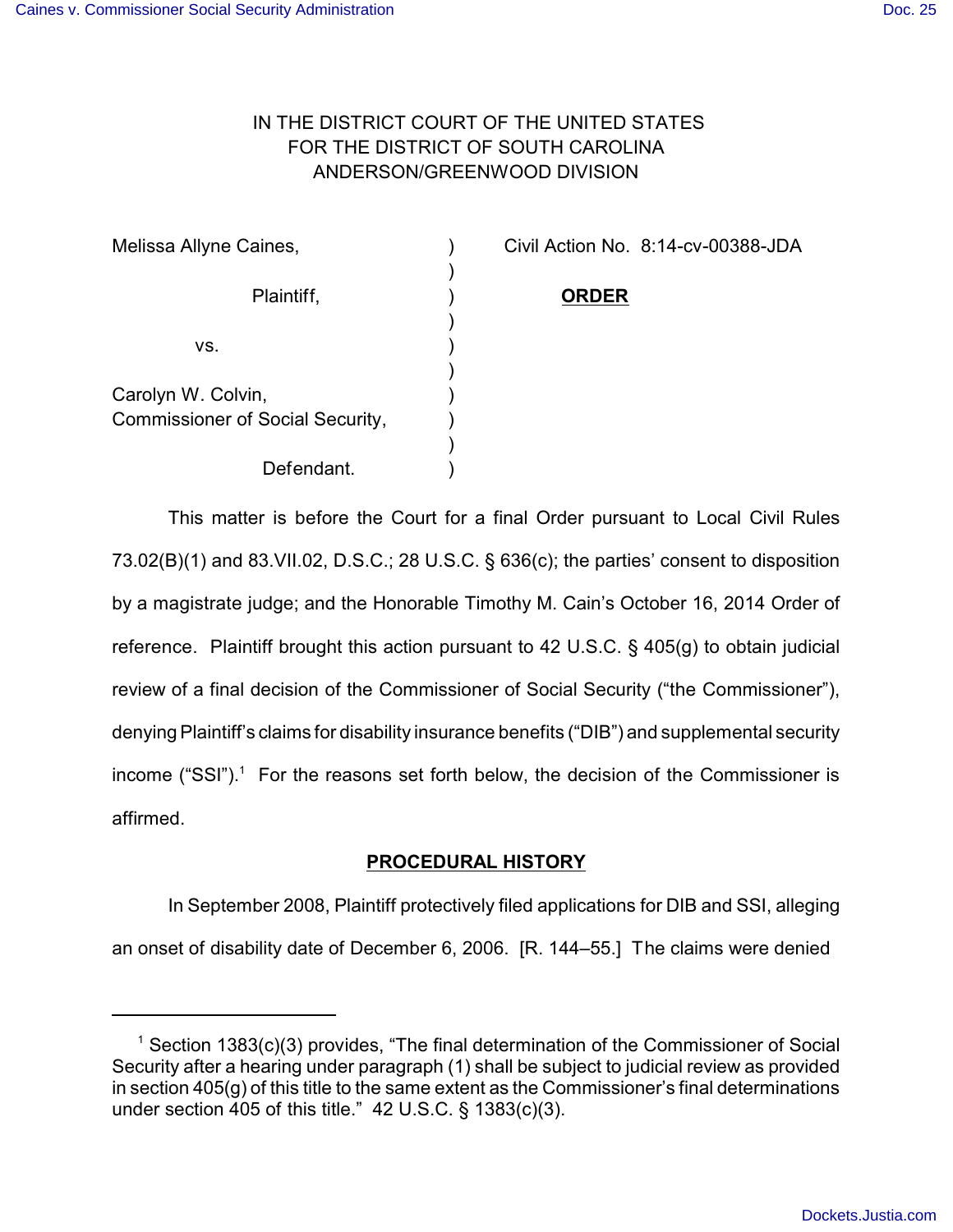initially and on reconsideration by the Social Security Administration ("the Administration"). [R. 39–47]. On February 4, 2010, Plaintiff requested a hearing before an administrative law judge ("ALJ") [R. 69–74], and on November 10, 2010, ALJ Thomas G. Henderson conducted a de novo hearing on Plaintiff's claims [R. 20–34]. The ALJ issued a decision on November 23, 2010, finding Plaintiff not disabled within the meaning of the Social Security Act ("the Act") from December 6, 2006, through the date of the decision. [R. 5–19.] Plaintiff filed an action for judicial review on September 19, 2011, and this Court remanded the decision to the Commissioner for further administrative action, specifically to address Plaintiff's impairments in combination. [R. 477– 97.]

The ALJ conducted a subsequent de novo hearing on Plaintiff's claims on September 26, 2013. [R. 457–63.] The ALJ issued a decision on October 16, 2013, finding Plaintiff not disabled within the meaning of the Act from December 6, 2006, through the date of the new decision.  $[R. 442–51.]$  At Step 1,<sup>2</sup> the ALJ found Plaintiff last met the insured status requirements of the Act on December 31, 2009, and had not engaged in substantial gainful activity since December 6, 2006, her alleged onset date. [R. 444, Findings 1 & 2.] At Step 2, the ALJ found Plaintiff had the following severe impairments: mild carpal tunnel syndrome and degenerative disc disease. [R. 444, Finding 3.] The ALJ also found Plaintiff had non-severe impairments of debilitating migraines, depression, and anxiety. [R. 444–45.] At Step 3, the ALJ found that Plaintiff did not have an impairment or combination of impairments that met or medically equaled one of the impairments listed at 20 C.F.R. Part 404, Subpart P, Appendix 1. [R. 445, Finding 4.] The ALJ specifically

 $2$ The five-step sequential analysis used to evaluate disability claims is discussed in the Applicable Law section, *infra*.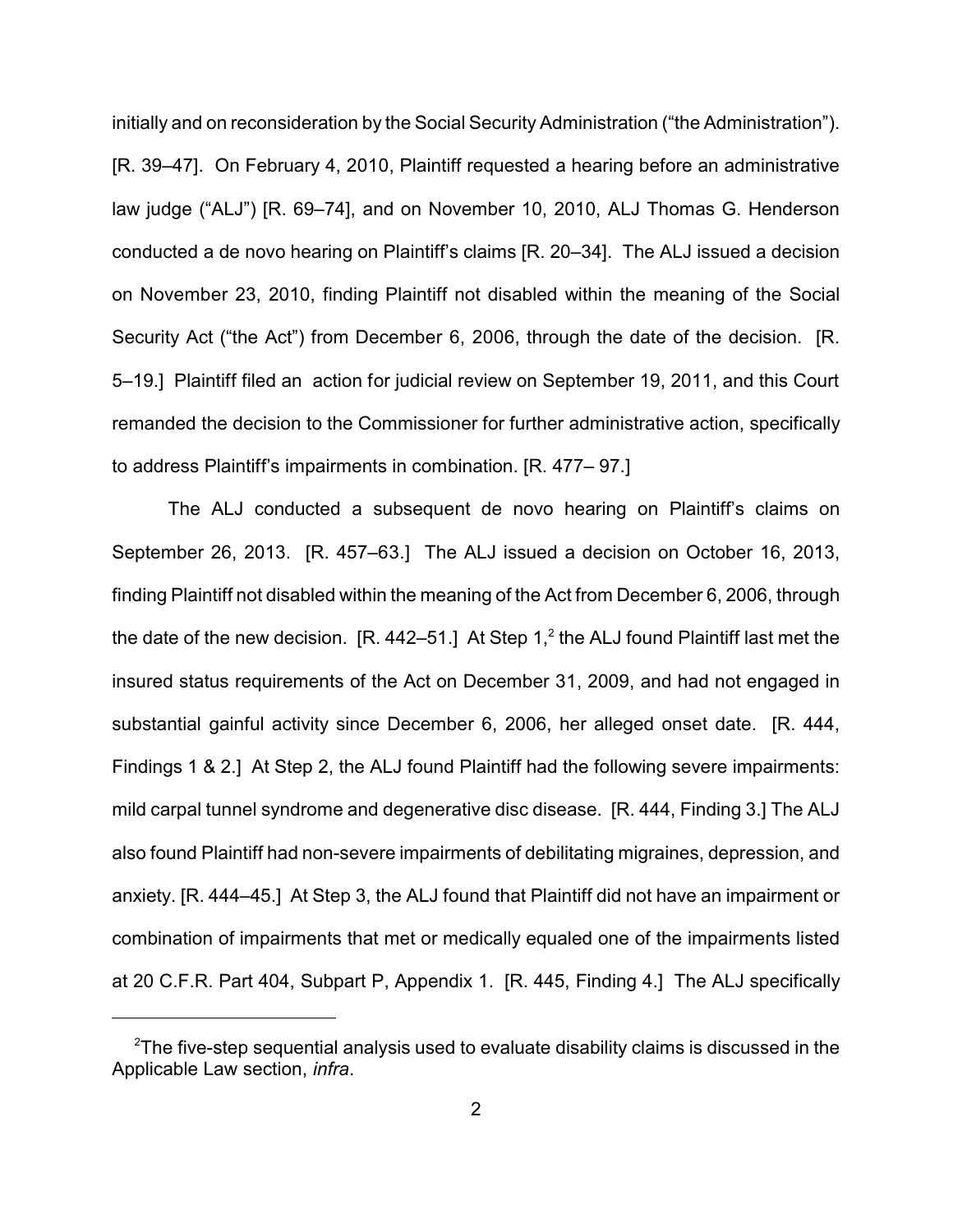considered Plaintiff's degenerative disc disease under Listing 1.04; Plaintiff's carpal tunnel

syndrome under Listing 1.02; and Plaintiff's combined impairments under Listings 1.00,

12.00, and 11.00. [R. 445–46.]

Before addressing Step 4, Plaintiff's ability to perform his past relevant work, the

ALJ found Plaintiff retained the following residual functional capacity ("RFC"):

After careful consideration of the entire record, the undersigned finds that the claimant has the residual functional capacity to: sit, stand, and walk each for 6 hours of an 8-hour day; frequently lift/carry 10 pounds; occasionally lift 20 pounds; occasionally balance, stoop, kneel and crouch; never climb, crawl, reach overhead; and occasionally perform fine fingering. She would be limited to simple, repetitive tasks.

[R. 446, Finding 5.] Based on this RFC finding, the ALJ determined at Step 4 that Plaintiff could not perform her past relevant work as a plumber or a pizza delivery manager. [R. 449, Finding 6]; but based on her age, education, work experience, and RFC, there were jobs that existed in significant numbers in the national economy that Plaintiff could perform [R. 449, Finding 10]. On this basis, the ALJ found Plaintiff was not under a disability, as defined in the Act, at any time from December 6, 2006, through the date of the new decision. [R. 450, Finding 11.] Accordingly, the ALJ found Plaintiff was not entitled to DIB or SSI benefits under the Act based on her July 16, 2008, applications. [R. 450–51.]

Plaintiff filed this action for judicial review on February 13, 2014. [Doc. 1.]

# **THE PARTIES' POSITIONS**

Plaintiff contends the ALJ's assessment of Plaintiff's credibility and RFC and his weighing of the opinions of the physicians who examined Plaintiff are not supported by substantial evidence. [Doc. 17 at 11.]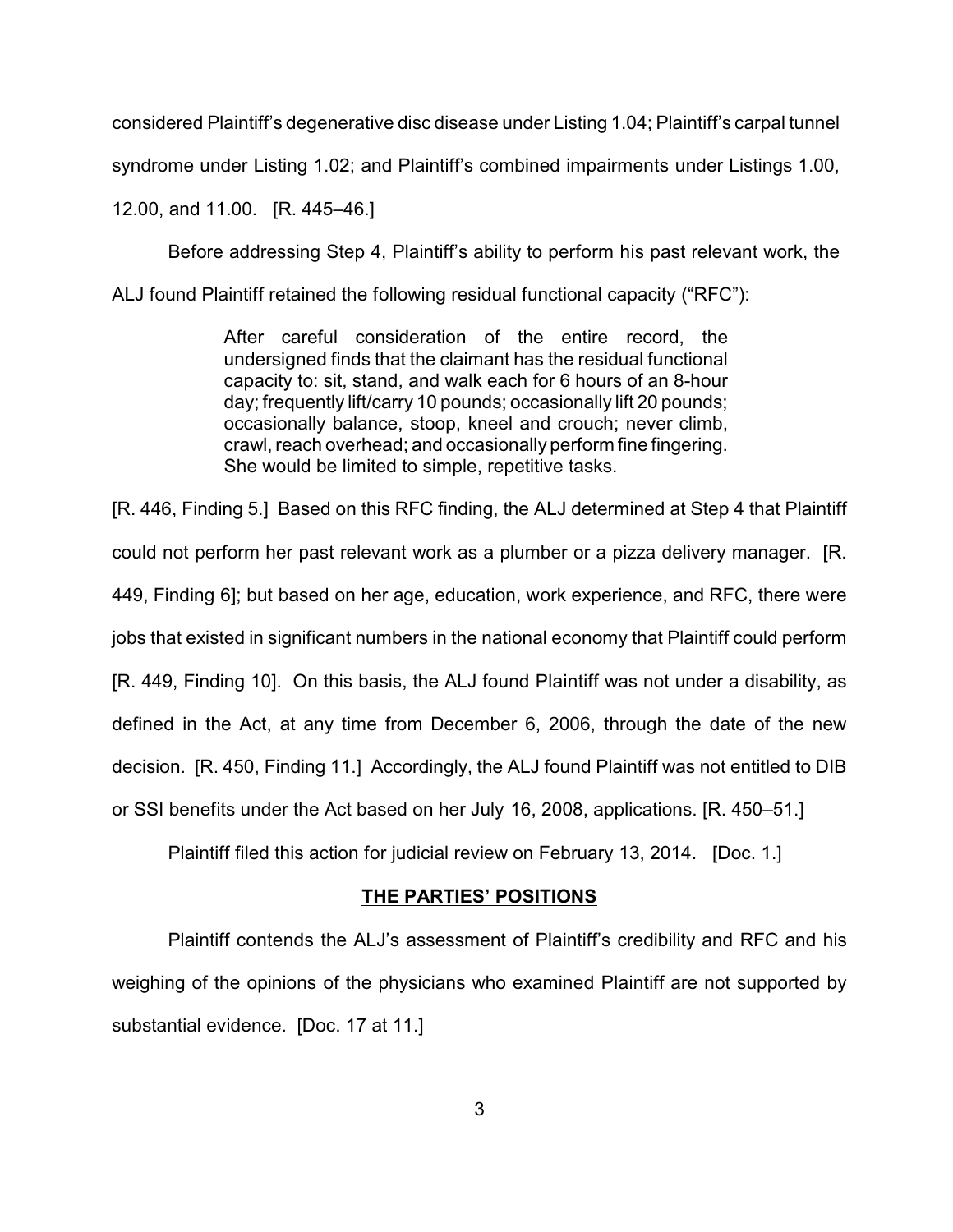The Commissioner, on the other hand, contends the ALJ's RFC assessment and credibility findings are supported by substantial evidence and that the ALJ properly weighed the medical opinions of record. [Doc. 22 at 13, 20.]

#### **STANDARD OF REVIEW**

The Commissioner's findings of fact are conclusive if supported by substantial evidence. 42 U.S.C. § 405(g). Substantial evidence is more than a scintilla—i.e., the evidence must do more than merely create a suspicion of the existence of a fact and must include such relevant evidence as a reasonable person would accept as adequate to support the conclusion. *See Richardson v. Perales*, 402 U.S. 389, 401 (1971) (quoting *Consolidated Edison Co. v. NLRB*, 305 U.S. 197, 229 (1938)); *Laws v. Celebrezze*, 368 F.2d 640, 642 (4th Cir. 1966) (citing *Woolridge v. Celebrezze*, 214 F. Supp. 686, 687 (S.D.W. Va. 1963)) ("Substantial evidence, it has been held, is evidence which a reasoning mind would accept as sufficient to support a particular conclusion. It consists of more than a mere scintilla of evidence but may be somewhat less than a preponderance. If there is evidence to justify a refusal to direct a verdict were the case before a jury, then there is 'substantial evidence.'").

Where conflicting evidence "allows reasonable minds to differ as to whether a claimant is disabled, the responsibility for that decision falls on the [Commissioner] (or the [Commissioner's] designate, the ALJ)," not on the reviewing court. *Craig v. Chater*, 76 F.3d 585, 589 (4th Cir. 1996); *see also Edwards v. Sullivan*, 937 F.2d 580, 584 n.3 (11th Cir. 1991)(stating that where the Commissioner's decision is supported by substantial evidence, the court will affirm, even if the reviewer would have reached a contrary result as finder of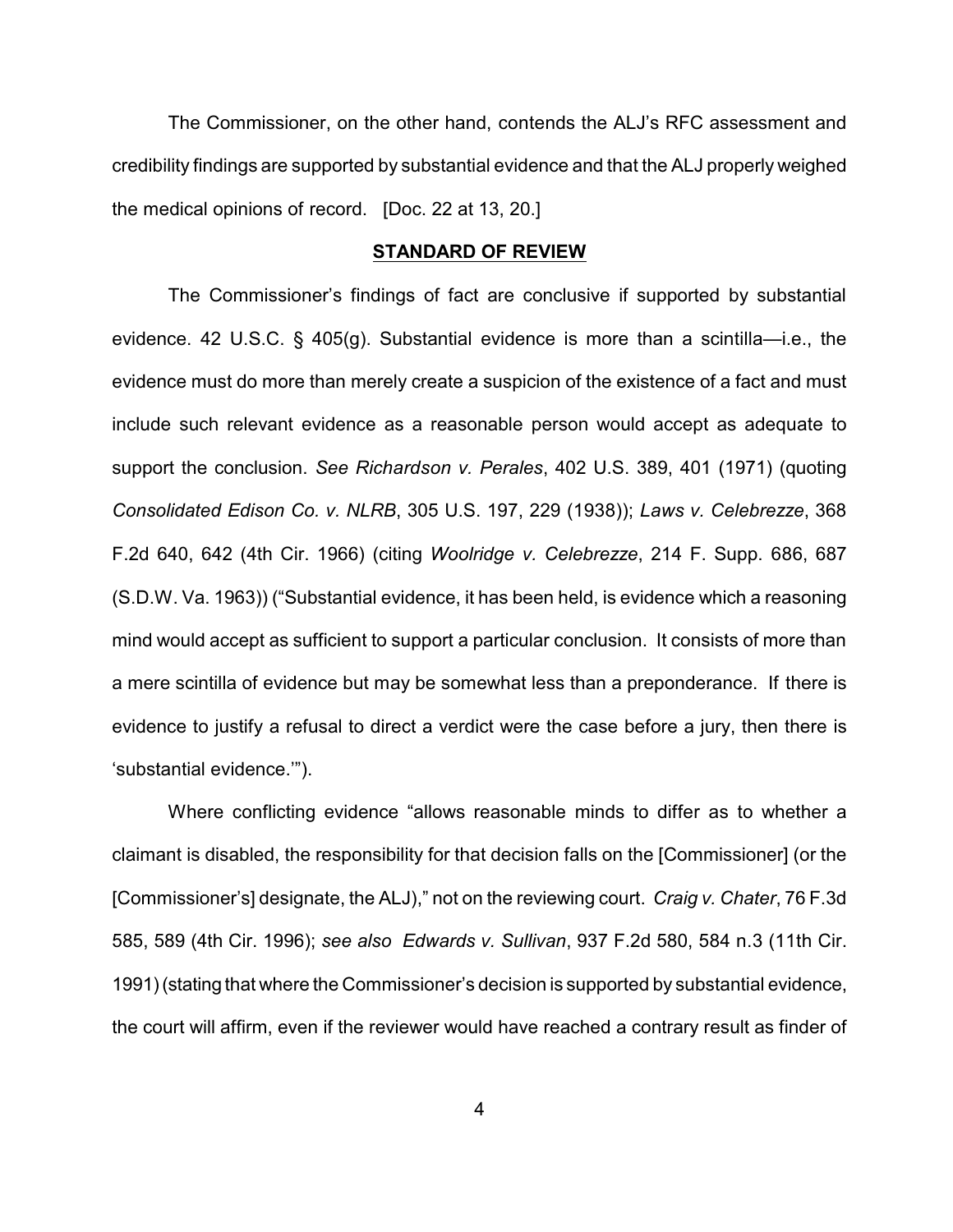fact and even if the reviewer finds that the evidence preponderates against the Commissioner's decision). Thus, it is not within the province of a reviewing court to determine the weight of the evidence, nor is it the court's function to substitute its judgment for that of the Commissioner so long as the decision is supported by substantial evidence. *See Bird v. Commissioner*, 699 F.3d 337, 340 (4th Cir. 2012); *Laws*, 368 F.2d at 642; *Snyder v. Ribicoff*, 307 F.2d 518, 520 (4th Cir. 1962).

The reviewing court will reverse the Commissioner's decision on plenary review, however, if the decision applies incorrect law or fails to provide the court with sufficient reasoning to determine that the Commissioner properly applied the law. *Myers v. Califano,* 611 F.2d 980, 982 (4th Cir. 1980); *see also Keeton v. Dep't of Health & Human Servs.*, 21 F.3d 1064, 1066 (11th Cir. 1994). Where the Commissioner's decision "is in clear disregard of the overwhelming weight of the evidence, Congress has empowered the courts to modify or reverse the [Commissioner's] decision 'with or without remanding the cause for a rehearing.'" *Vitek v. Finch*, 438 F.2d 1157, 1158 (4th Cir. 1971) (quoting 42 U.S.C. § 405(g)). Remand is unnecessary where "the record does not contain substantial evidence to support a decision denying coverage under the correct legal standard and when reopening the record for more evidence would serve no purpose." *Breeden v. Weinberger*, 493 F.2d 1002, 1012 (4th Cir. 1974).

The court may remand a case to the Commissioner for a rehearing under sentence four or sentence six of 42 U.S.C. § 405(g). *Sargent v. Sullivan*, 941 F.2d 1207 (4th Cir. 1991) (unpublished table decision). To remand under sentence four, the reviewing court must find either that the Commissioner's decision is not supported by substantial evidence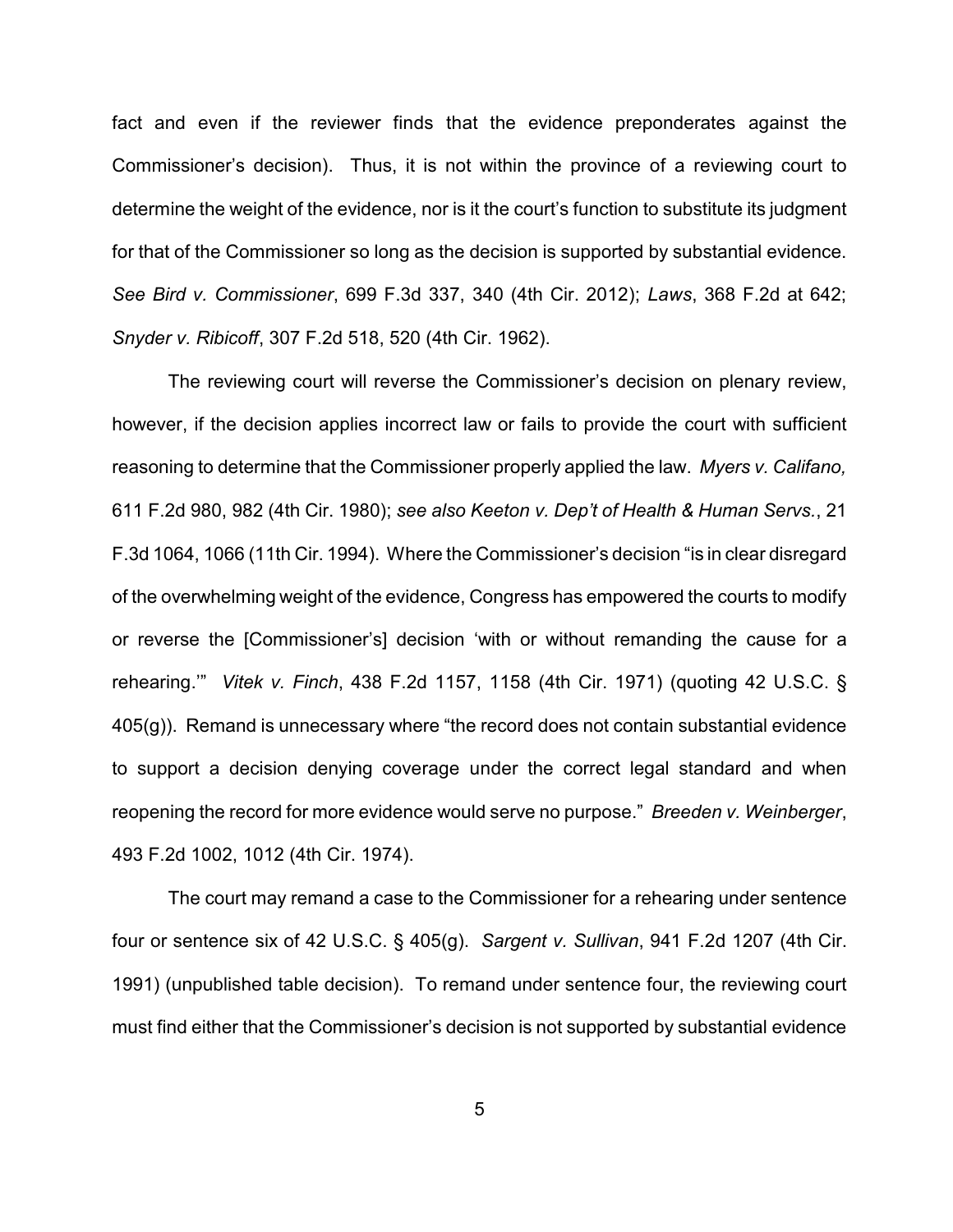or that the Commissioner incorrectly applied the law relevant to the disability claim. *See, e.g.*, *Jackson v. Chater*, 99 F.3d 1086, 1090–91 (11th Cir. 1996) (holding remand was appropriate where the ALJ failed to develop a full and fair record of the claimant's residual functional capacity); *Brehem v. Harris*, 621 F.2d 688, 690 (5th Cir. 1980) (holding remand was appropriate where record was insufficient to affirm but was also insufficient for court to find the claimant disabled). Where the court cannot discern the basis for the Commissioner's decision, a remand under sentence four is usually the proper course to allow the Commissioner to explain the basis for the decision or for additional investigation. *See Radford v. Commissioner*, 734 F.3d 288, 295 (4th Cir. 2013) (quoting *Florida Power & Light Co. v. Lorion*, 470 U.S. 729, 744 (1985);*see also Smith v. Heckler*, 782 F.2d 1176, 1181–82 (4th Cir. 1986) (remanding case where decision of ALJ contained "a gap in its reasoning" because ALJ did not say he was discounting testimony or why); *Gordon v. Schweiker*, 725 F.2d 231, 235 (4th Cir. 1984) (remanding case where neither the ALJ nor the Appeals Council indicated the weight given to relevant evidence). On remand under sentence four, the ALJ should review the case on a complete record, including any new material evidence. *See Smith*, 782 F.2d at 1182 ("The [Commissioner] and the claimant may produce further evidence on remand."). After a remand under sentence four, the court enters a final and immediately appealable judgment and then loses jurisdiction. *Sargent*, 941 F.2d 1207 (citing *Melkonyan v. Sullivan*, 501 U.S. 89, 102 (1991)).

In contrast, sentence six provides:

The court may . . . at any time order additional evidence to be taken before the Commissioner of Social Security, but only upon a showing that there is new evidence which is material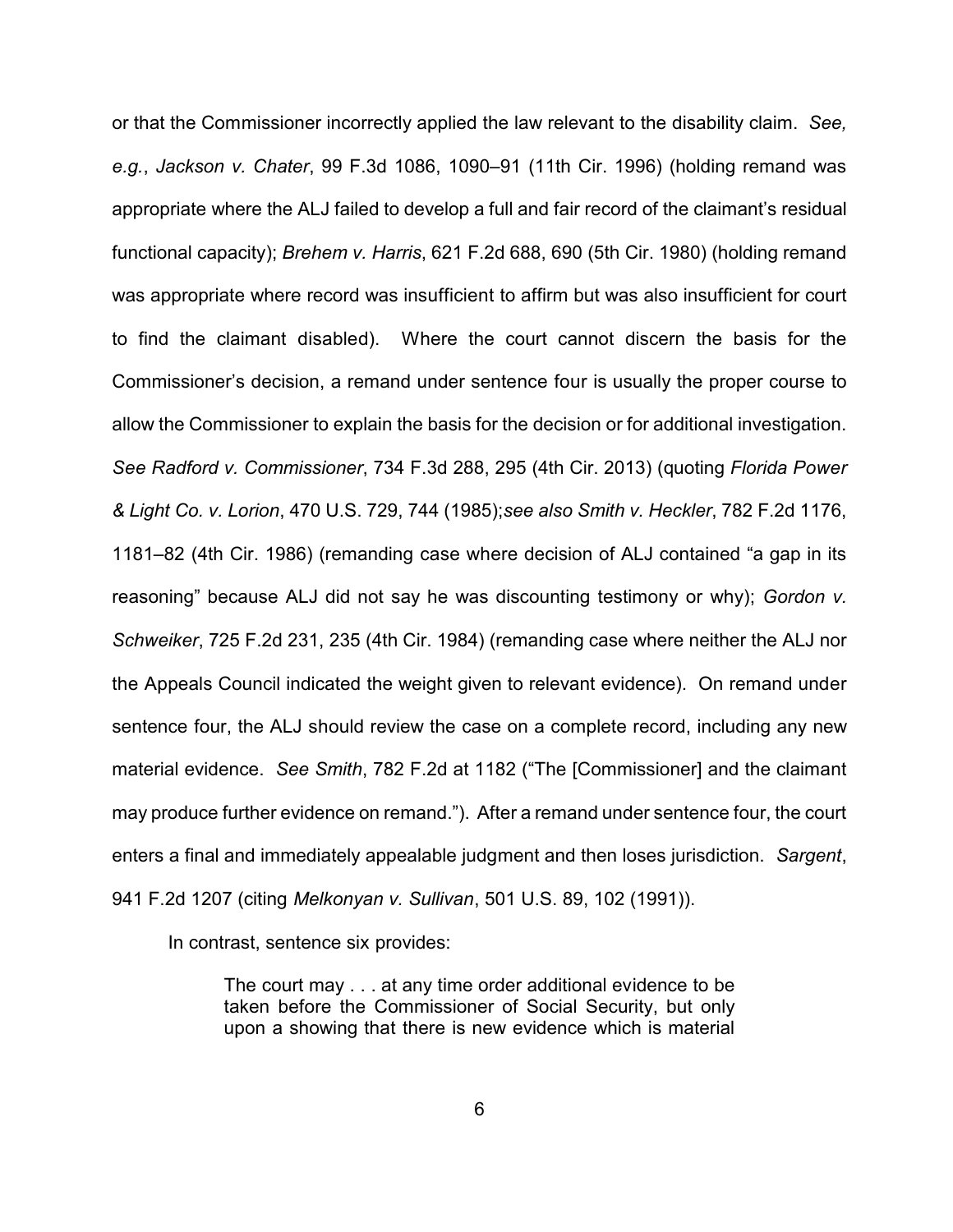and that there is good cause for the failure to incorporate such evidence into the record in a prior proceeding . . . .

42 U.S.C. § 405(g). A reviewing court may remand a case to the Commissioner on the basis of new evidence only if four prerequisites are met: (1) the evidence is relevant to the determination of disability at the time the application was first filed; (2) the evidence is material to the extent that the Commissioner's decision might reasonably have been different had the new evidence been before him; (3) there is good cause for the claimant's failure to submit the evidence when the claim was before the Commissioner; and (4) the claimant made at least a general showing of the nature of the new evidence to the reviewing court. *Borders v. Heckler*, 777 F.2d 954, 955 (4th Cir. 1985) (citing 42 U.S.C. § 405(g); *Mitchell v. Schweiker*, 699 F.2d 185, 188 (4th Cir. 1983); *Sims v. Harris*, 631 F.2d 26, 28 (4th Cir. 1980); *King v. Califano*, 599 F.2d 597, 599 (4th Cir. 1979)), *superseded by amendment to statute*, 42 U.S.C. § 405(g), *as recognized in Wilkins v. Sec'y, Dep't of Health & Human Servs.*, 925 F.2d 769, 774 (4th Cir. 1991).<sup>3</sup> With remand under sentence six, the parties must return to the court after remand to file modified findings of fact. *Melkonyan*, 501 U.S. at 98. The reviewing court retains jurisdiction pending remand and does not enter a final judgment until after the completion of remand proceedings. *See Allen v. Chater*, 67

<sup>3</sup>Though the court in *Wilkins* indicated in a parenthetical that the four-part test set forth in *Borders* had been superseded by an amendment to 42 U.S.C. § 405(g), courts in the Fourth Circuit have continued to cite the requirements outlined in *Borders* when evaluating a claim for remand based on new evidence. *See, e.g.*, *Brooks v. Astrue*, No. 6:10-cv-152, 2010 WL 5478648, at \*8 (D.S.C. Nov. 23, 2010); *Ashton v. Astrue*, No. TMD 09-1107, 2010 WL 3199345, at \*3 (D. Md. Aug. 12, 2010); *Washington v. Comm'r of Soc. Sec.*, No. 2:08-cv-93, 2009 WL 86737, at \*5 (E.D. Va. Jan. 13, 2009); *Brock v. Sec'y of Health & Human Servs.*, 807 F. Supp. 1248, 1250 n.3 (S.D.W. Va. 1992). Further, the Supreme Court of the United States has not suggested *Borders*' construction of § 405(g) is incorrect. *See Sullivan v. Finkelstein*, 496 U.S. 617, 626 n.6 (1990). Accordingly, the Court will apply the more stringent *Borders* inquiry.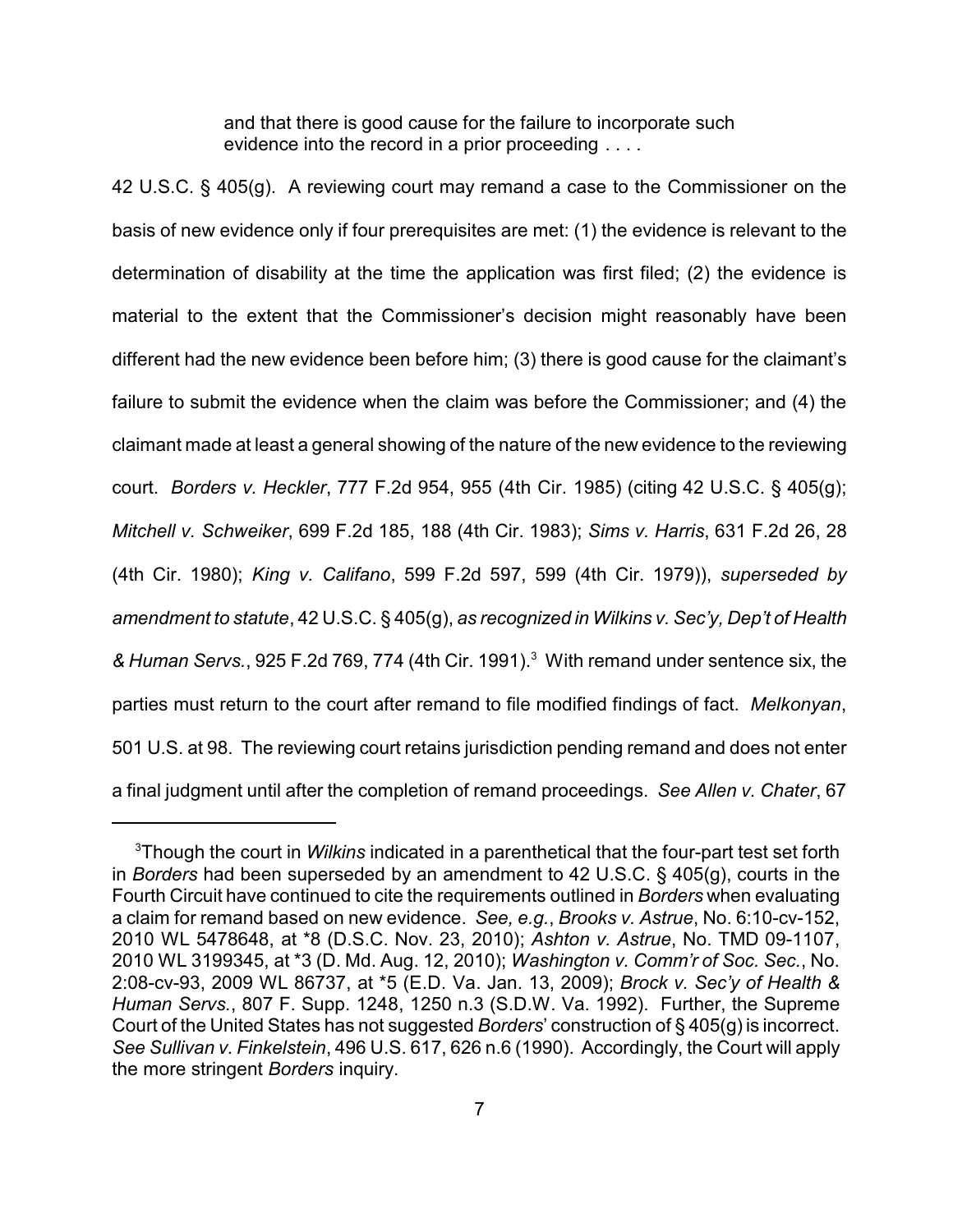F.3d 293 (4th Cir. 1995) (unpublished table decision) (holding that an order remanding a claim for Social Security benefits pursuant to sentence six of 42 U.S.C. § 405(g) is not a final order).

### **APPLICABLE LAW**

The Act provides that disability benefits shall be available to those persons insured for benefits, who are not of retirement age, who properly apply, and who are under a disability. 42 U.S.C. § 423(a). "Disability" is defined as:

> the inability to engage in any substantial gainful activity by reason of any medically determinable physical or mental impairment which can be expected to result in death or which has lasted or can be expected to last for a continuous period of not less than 12 consecutive months.

*Id.* § 423(d)(1)(A).

# **I. The Five Step Evaluation**

To facilitate uniform and efficient processing of disability claims, federal regulations have reduced the statutory definition of disability to a series of five sequential questions. *See, e.g.*, *Heckler v. Campbell*, 461 U.S. 458, 461 n.2 (1983) (noting a "need for efficiency" in considering disability claims). The ALJ must consider whether (1) the claimant is engaged in substantial gainful activity; (2) the claimant has a severe impairment; (3) the impairment meets or equals an impairment included in the Administration's Official Listings of Impairments found at 20 C.F.R. Pt. 404, Subpt. P, App. 1; (4) the impairment prevents the claimant from performing past relevant work; and (5) the impairment prevents the claimant from having substantial gainful employment. 20 C.F.R. §§ 404.1520, 416.920. Through the fourth step, the burden of production and proof is on the claimant. *Grant v.*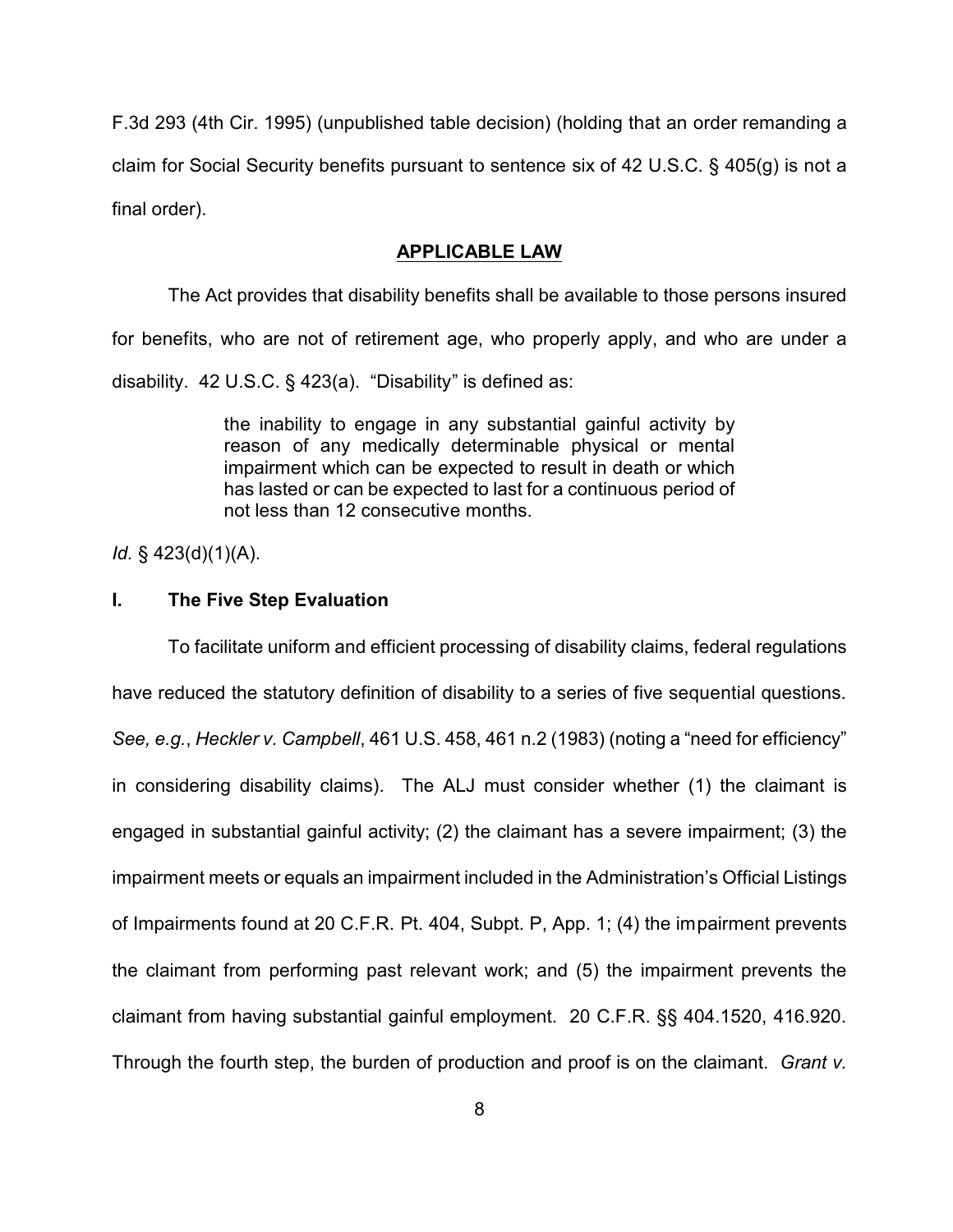*Schweiker*, 699 F.2d 189, 191 (4th Cir. 1983). The claimant must prove disability on or before the last day of her insured status to receive disability benefits. *Everett v. Sec'y of Health, Educ. & Welfare*, 412 F.2d 842, 843 (4th Cir. 1969). If the inquiry reaches step five, the burden shifts to the Commissioner to produce evidence that other jobs exist in the national economy that the claimant can perform, considering the claimant's age, education, and work experience. *Grant*, 699 F.2d at 191. If at any step of the evaluation the ALJ can find an individual is disabled or not disabled, further inquiry is unnecessary. 20 C.F.R. §§ 404.1520(a), 416.920(a)(4); *Hall v. Harris*, 658 F.2d 260, 264 (4th Cir. 1981).

### **A.** *Substantial Gainful Activity*

"Substantial gainful activity" must be both substantial—involves doing significant physical or mental activities, 20 C.F.R. §§ 404.1572(a), 416.972(a)—and gainful—done for pay or profit, whether or not a profit is realized, *id.* §§ 404.1572(b), 416.972(b). If an individual has earnings from employment or self-employment above a specific level set out in the regulations, he is generally presumed to be able to engage in substantial gainful activity. *Id.* §§ 404.1574–.1575, 416.974–.975.

### **B.** *Severe Impairment*

An impairment is "severe" if it significantly limits an individual's ability to perform basic work activities. *See id.* §§ 404.1521, 416.921. When determining whether a claimant's physical and mental impairments are sufficiently severe, the ALJ must consider the combined effect of all of the claimant's impairments. 42 U.S.C. §§ 423(d)(2)(B), 1382c(a)(3)(G). The ALJ must evaluate a disability claimant as a whole person and not in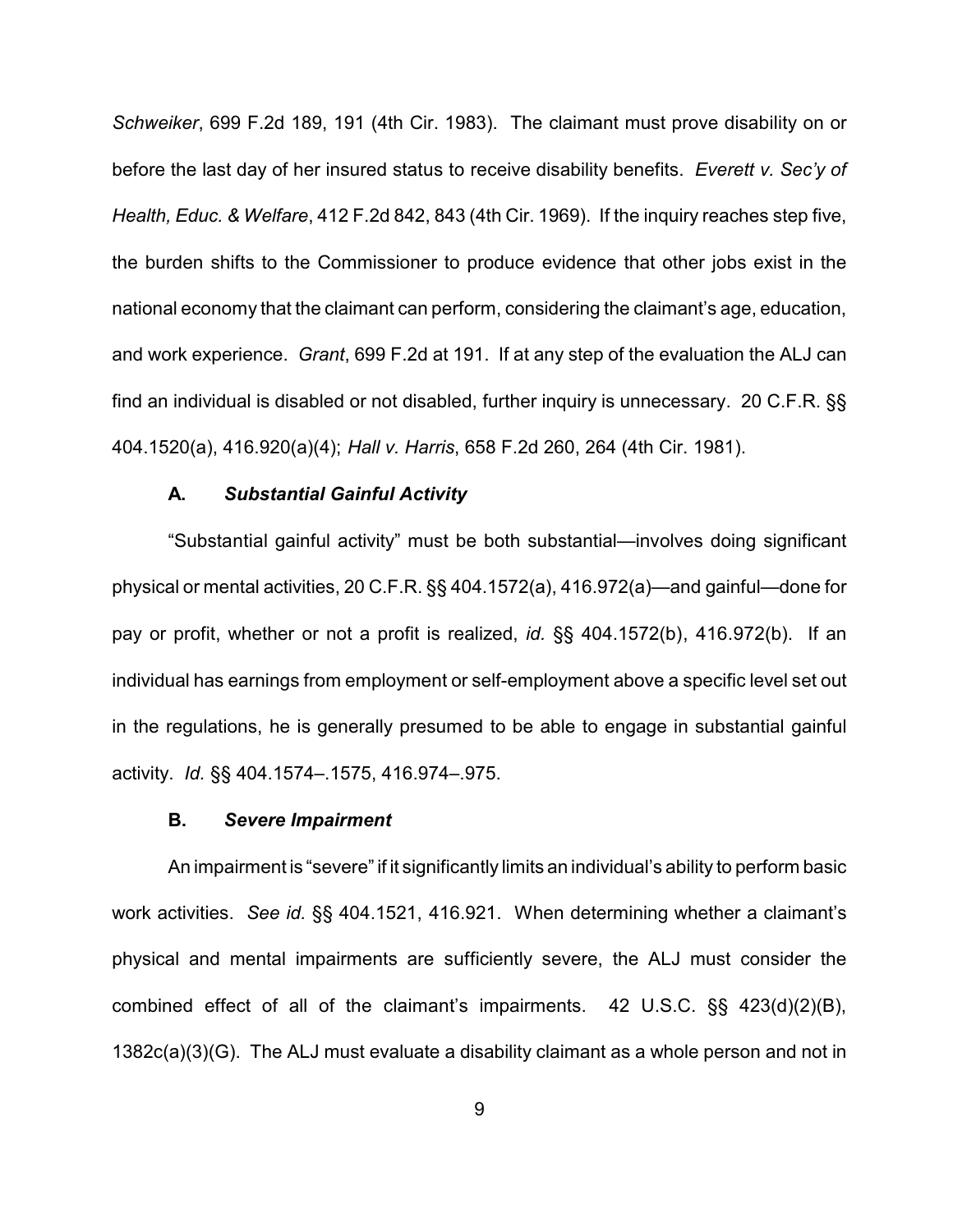the abstract, having several hypothetical and isolated illnesses. *Walker v. Bowen*, 889 F.2d 47, 49–50 (4th Cir. 1989) (stating that, when evaluating the effect of a number of impairments on a disability claimant, "the [Commissioner] must consider the combined effect of a claimant's impairments and not fragmentize them"). Accordingly, the ALJ must make specific and well-articulated findings as to the effect of a combination of impairments when determining whether an individual is disabled. *Id.* at 50 ("As a corollary to this rule, the ALJ must adequately explain his or her evaluation of the combined effects of the impairments."). If the ALJ finds a combination of impairments to be severe, "the combined impact of the impairments shall be considered throughout the disability determination process." 42 U.S.C. §§ 423(d)(2)(B), 1382c(a)(3)(G).

### **C.** *Meets or Equals an Impairment Listed in the Listings of Impairments*

If a claimant's impairment or combination of impairments meets or medically equals the criteria of a listing found at 20 C.F.R. Pt. 404, Subpt. P, App.1 and meets the duration requirement found at 20 C.F.R. §§ 404.1509 or 416.909, the ALJ will find the claimant disabled without considering the claimant's age, education, and work experience. $4$  20 C.F.R. §§ 404.1520(d), 416.920(a)(4)(iii), (d).

### **D.** *Past Relevant Work*

The assessment of a claimant's ability to perform past relevant work "reflect[s] the statute's focus on the functional capacity retained by the claimant." *Pass v. Chater*, 65 F.3d

<sup>&</sup>lt;sup>4</sup>The Listing of Impairments is applicable to SSI claims pursuant to 20 C.F.R. §§ 416.911, 416.925.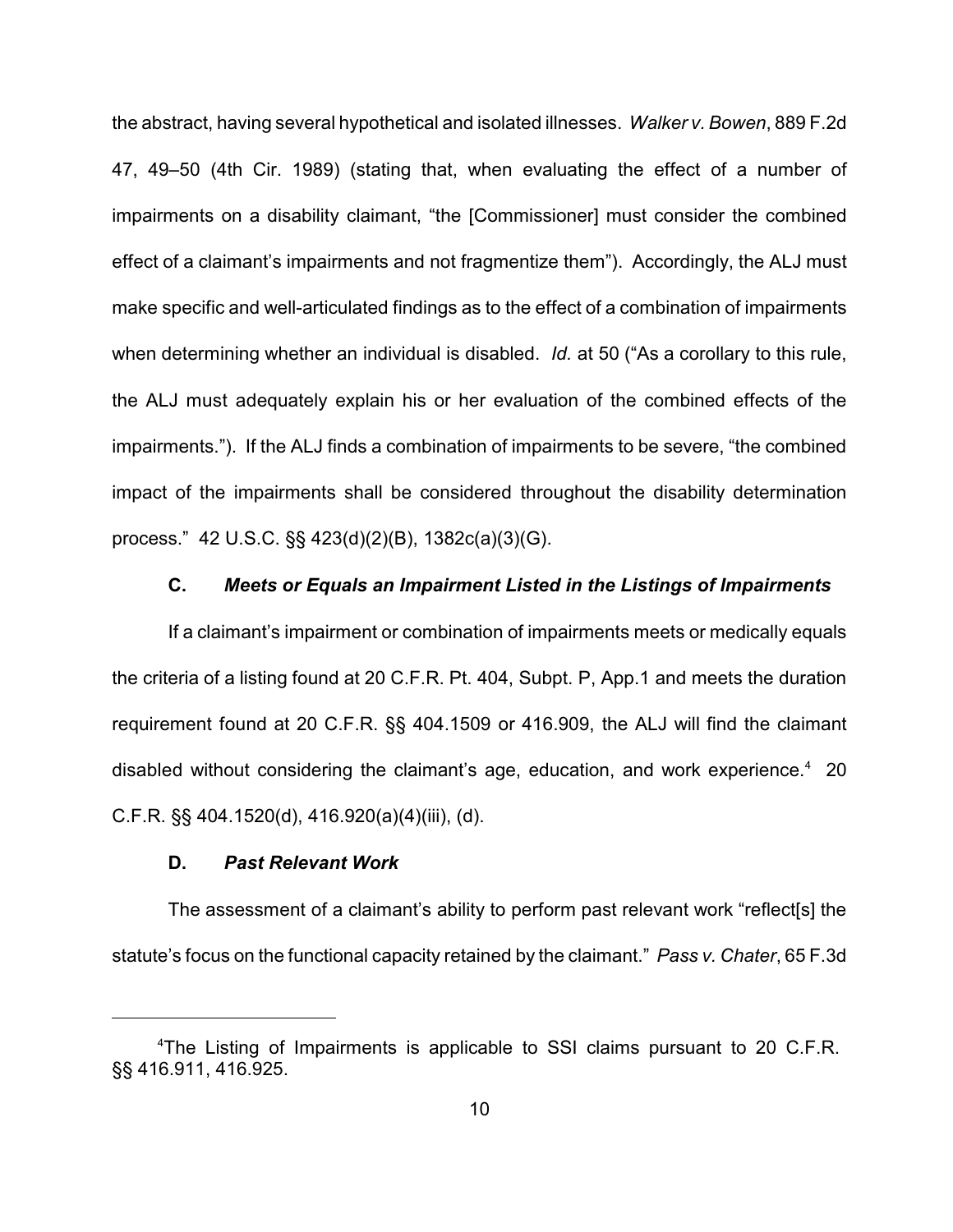1200, 1204 (4th Cir. 1995). At this step of the evaluation, the ALJ compares the claimant's residual functional capacity<sup>5</sup> with the physical and mental demands of the kind of work he has done in the past to determine whether the claimant has the residual functional capacity to do his past work. 20 C.F.R. §§ 404.1560(b), 416.960(b).

# **E.** *Other Work*

As previously stated, once the ALJ finds that a claimant cannot return to her prior work, the burden of proof shifts to the Commissioner to establish that the claimant could perform other work that exists in the national economy. *See* 20 C.F.R. §§ 404.1520(f)–(g), 416.920(f)–(g); *Hunter v. Sullivan*, 993 F.2d 31, 35 (4th Cir. 1992). To meet this burden, the Commissioner may sometimes rely exclusively on the Medical-Vocational Guidelines (the "grids"). Exclusive reliance on the "grids" is appropriate where the claimant suffers primarily from an exertional impairment, without significant nonexertional factors.<sup>6</sup> 20 C.F.R. Pt. 404, Subpt. P, App. 2, § 200.00(e); *Gory v. Schweiker*, 712 F.2d 929, 930–31 (4th Cir. 1983) (stating that exclusive reliance on the grids is appropriate in cases involving exertional limitations). When a claimant suffers from both exertional and nonexertional limitations, the grids may serve only as guidelines. *Gory*, 712 F.2d at 931. In such a case, the

<sup>&</sup>lt;sup>5</sup>Residual functional capacity is "the most [a claimant] can still do despite [his] limitations." 20 C.F.R. §§ 404.1545(a)(1), 416.945(a)(1).

 $6$ An exertional limitation is one that affects the claimant's ability to meet the strength requirements of jobs. 20 C.F.R. §§ 404.1569a(a), 416.969a(a). A nonexertional limitation is one that affects the ability to meet the demands of the job other than the strength demands. *Id.* Examples of nonexertional limitations include but are not limited to difficulty functioning because of being nervous, anxious, or depressed; difficulty maintaining attention or concentrating; difficulty understanding or remembering detailed instructions; difficulty seeing or hearing. 20 C.F.R. §§ 404.1569a(c)(1), 416.969a(c)(1).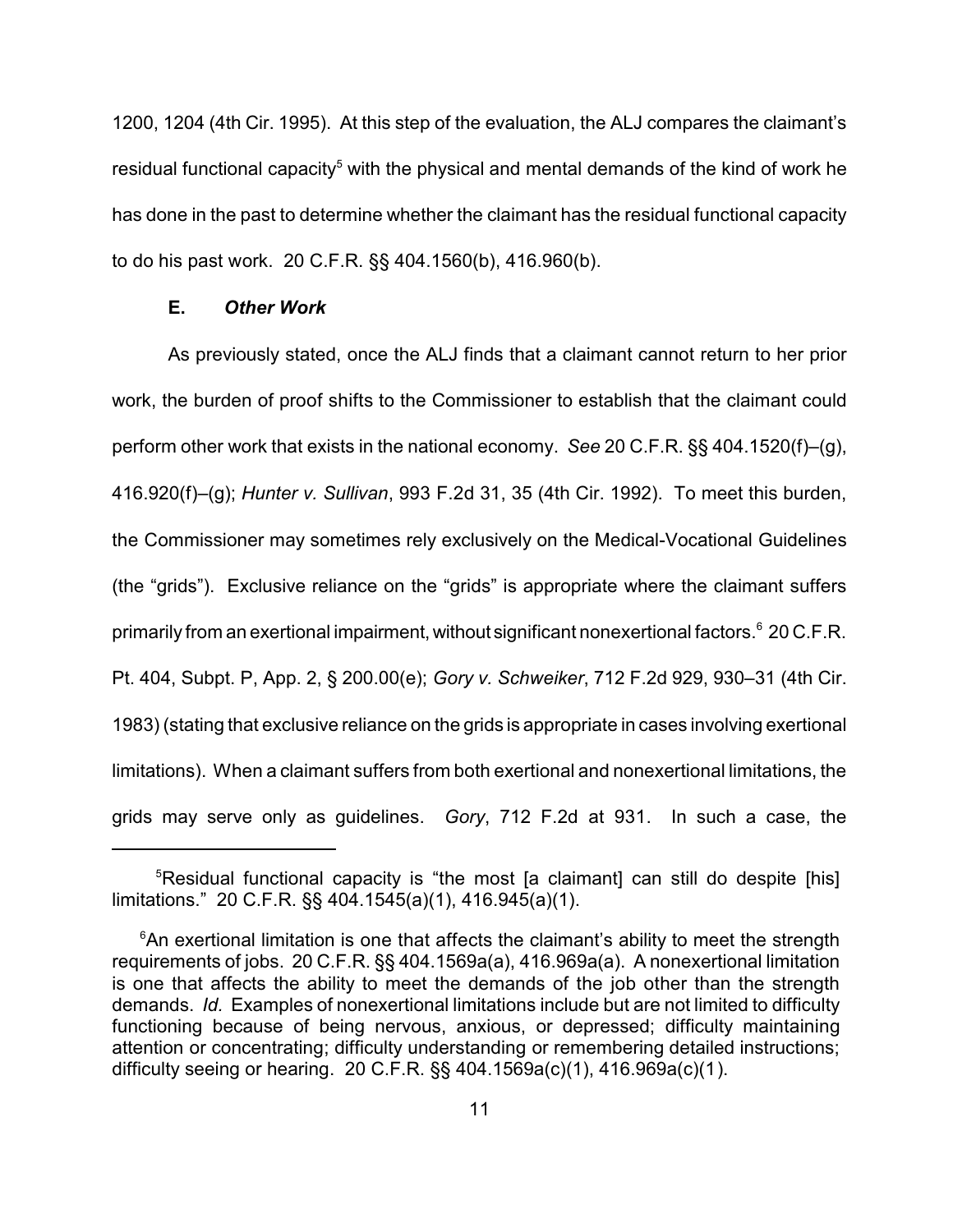Commissioner must use a vocational expert to establish the claimant's ability to perform other work. 20 C.F.R. §§ 404.1569a, 416.969a; *see Walker*, 889 F.2d at 49–50 ("Because we have found that the grids cannot be relied upon to show conclusively that claimant is not disabled, when the case is remanded it will be incumbent upon the [Commissioner] to prove by expert vocational testimony that despite the combination of exertional and nonexertional impairments, the claimant retains the ability to perform specific jobs which exist in the national economy."). The purpose of using a vocational expert is "to assist the ALJ in determining whether there is work available in the national economy which this particular claimant can perform." *Walker*, 889 F.2d at 50. For the vocational expert's testimony to be relevant, "it must be based upon a consideration of all other evidence in the record, . . . and it must be in response to proper hypothetical questions which fairly set out all of claimant's impairments." *Id.* (citations omitted).

### **II. Developing the Record**

The ALJ has a duty to fully and fairly develop the record. *See Cook v. Heckler*, 783 F.2d 1168, 1173 (4th Cir. 1986). The ALJ is required to inquire fully into each relevant issue. *Snyder*, 307 F.2d at 520. The performance of this duty is particularly important when a claimant appears without counsel. *Marsh v. Harris*, 632 F.2d 296, 299 (4th Cir. 1980). In such circumstances, "the ALJ should scrupulously and conscientiously probe into, inquire of, and explore for all the relevant facts, . . . being especially diligent in ensuring that favorable as well as unfavorable facts and circumstances are elicited." *Id.* (internal quotations and citations omitted).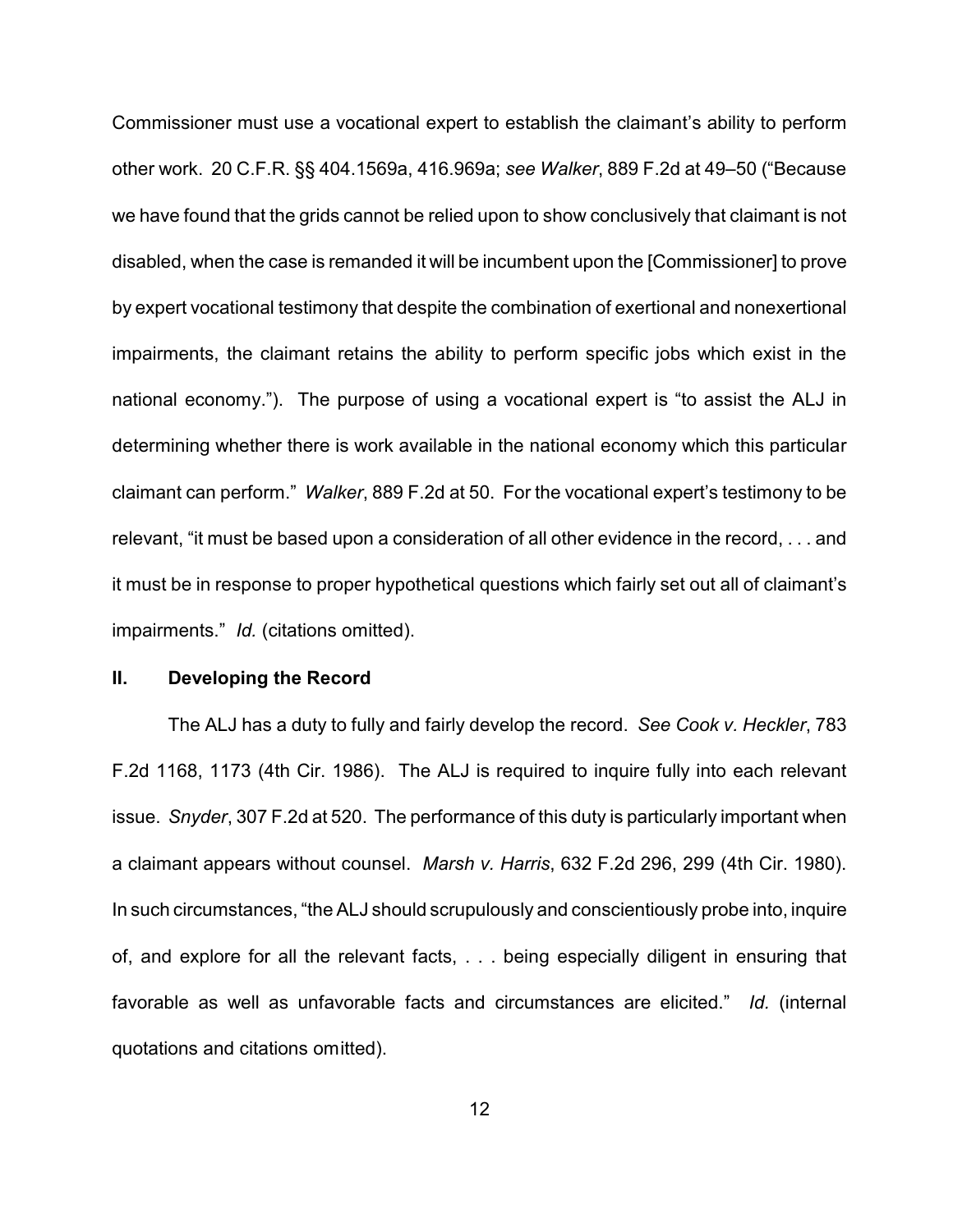# **III. Treating Physicians**

If a treating physician's opinion on the nature and severity of a claimant's impairments is "well-supported by medically acceptable clinical and laboratory diagnostic techniques and is not inconsistent with the other substantial evidence" in the record, the ALJ must give it controlling weight. 20 C.F.R. §§ 404.1527(c)(2), 416.927(c)(2); *see Mastro v. Apfel*, 270 F.3d 171, 178 (4th Cir. 2001). The ALJ may discount a treating physician's opinion if it is unsupported or inconsistent with other evidence, i.e., when the treating physician's opinion does not warrant controlling weight, *Craig*, 76 F.3d at 590, but the ALJ must nevertheless assign a weight to the medical opinion based on the 1) length of the treatment relationship and the frequency of examination; 2) nature and extent of the treatment relationship; 3) supportability of the opinion; 4) consistency of the opinion with the record a whole; 5) specialization of the physician; and 6) other factors which tend to support or contradict the opinion, 20 C.F.R. §§ 404.1527(c), 416.927(c). Similarly, where a treating physician has merely made conclusory statements, the ALJ may afford the opinion such weight as is supported by clinical or laboratory findings and other consistent evidence of a claimant's impairments. *See Craig*, 76 F.3d at 590 (holding there was sufficient evidence for the ALJ to reject the treating physician's conclusory opinion where the record contained contradictory evidence).

In any instance, a treating physician's opinion is generally entitled to more weight than a consulting physician's opinion. *See Mitchell v. Schweiker*, 699 F.2d 185, 187 (4th Cir. 1983) (stating that treating physician's opinion must be accorded great weight because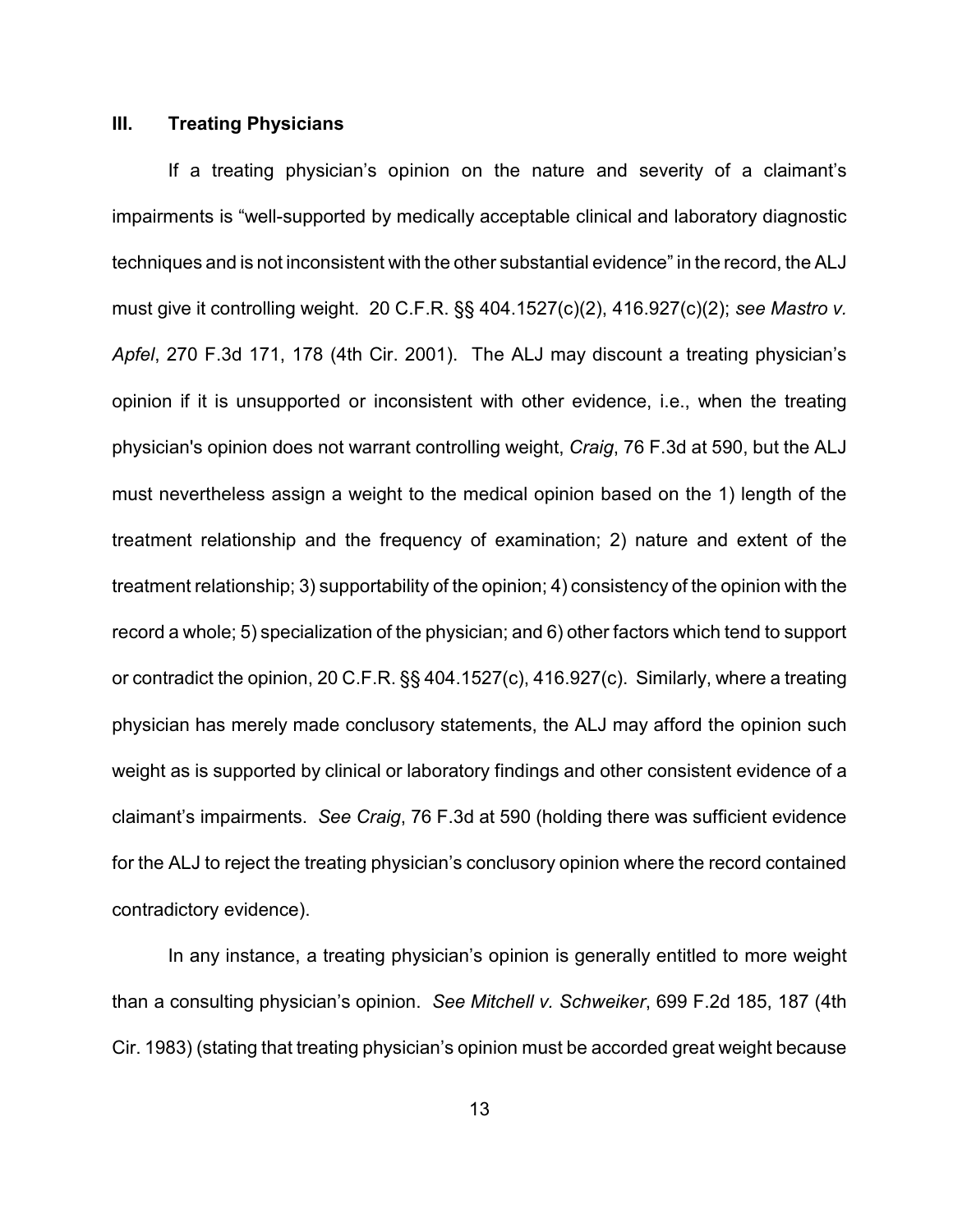"it reflects an expert judgment based on a continuing observation of the patient's condition for a prolonged period of time"); 20 C.F.R. §§ 404.1527(c)(2), 416.927(c)(2). An ALJ determination coming down on the side of a non-examining, non-treating physician's opinion can stand only if the medical testimony of examining and treating physicians goes both ways. *Smith v. Schweiker*, 795 F.2d 343, 346 (4th Cir. 1986). Further, the ALJ is required to review all of the medical findings and other evidence that support a medical source's statement that a claimant is disabled. 20 C.F.R. §§ 404.1527(d), 416.927(d). However, the ALJ is responsible for making the ultimate determination about whether a claimant meets the statutory definition of disability. *Id.*

# **IV. Medical Tests and Examinations**

The ALJ is required to order additional medical tests and exams only when a claimant's medical sources do not give sufficient medical evidence about an impairment to determine whether the claimant is disabled. 20 C.F.R. §§ 404.1517, 416.917; *see also Conley v. Bowen*, 781 F.2d 143, 146 (8th Cir. 1986). The regulations are clear: a consultative examination is not required when there is sufficient medical evidence to make a determination on a claimant's disability. 20 C.F.R. §§ 404.1517, 416.917. Under the regulations, however, the ALJ may determine that a consultative examination or other medical tests are necessary. *Id.*

#### **V. Pain**

Congress has determined that a claimant will not be considered disabled unless he furnishes medical and other evidence (e.g., medical signs and laboratory findings) showing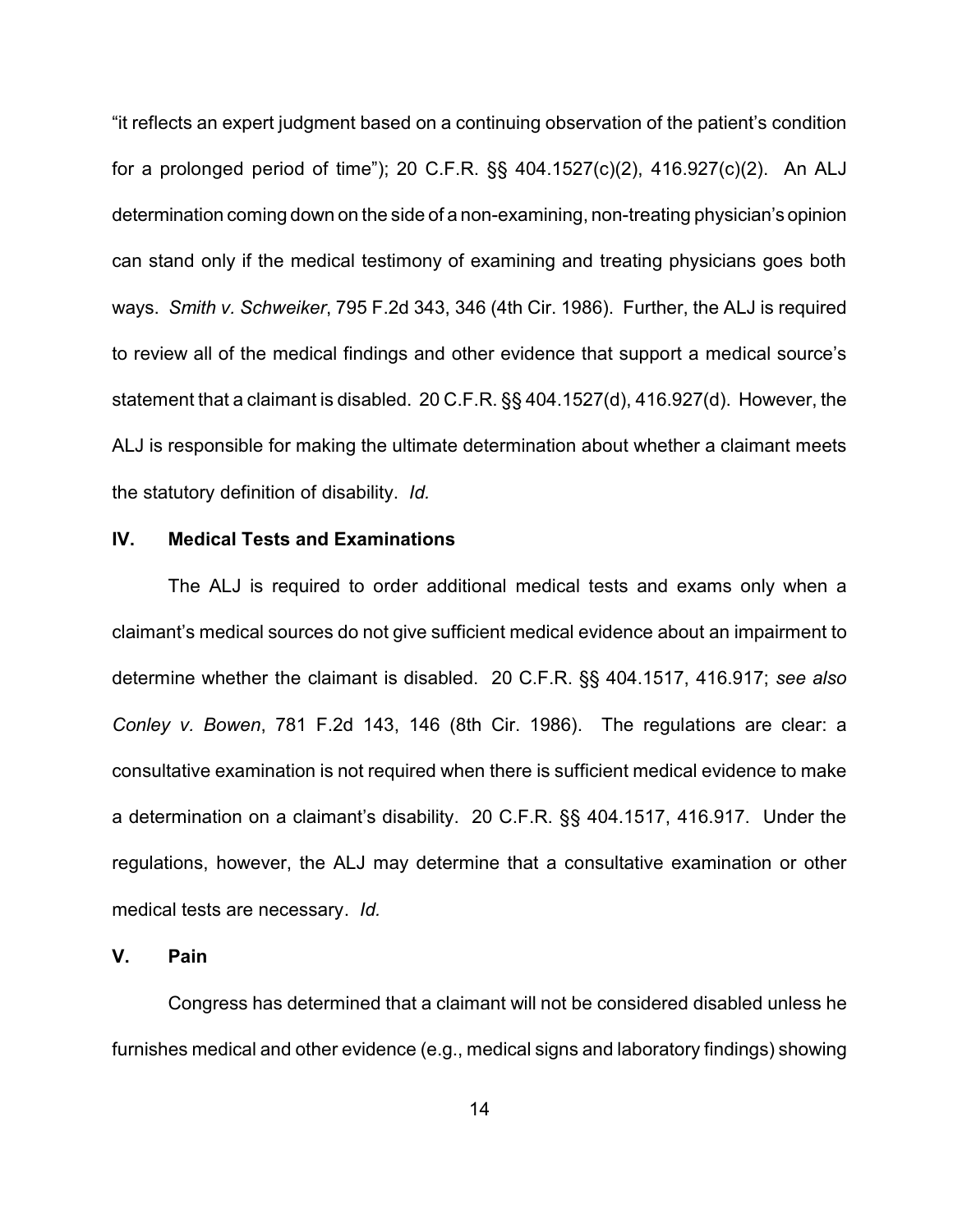the existence of a medical impairment that could reasonably be expected to produce the pain or symptoms alleged. 42 U.S.C. § 423(d)(5)(A). In evaluating claims of disabling pain, the ALJ must proceed in a two-part analysis. *Morgan v. Barnhart,* 142 F. App'x 716, 723 (4th Cir. 2005) (unpublished opinion). First, "the ALJ must determine whether the claimant has produced medical evidence of a 'medically determinable impairment which could reasonably be expected to produce . . . the actual pain, in the amount and degree, alleged by the claimant.'" *Id.* (quoting *Craig*, 76 F.3d at 594). Second, "if, and only if, the ALJ finds that the claimant has produced such evidence, the ALJ must then determine, as a matter of fact, whether the claimant's underlying impairment *actually* causes her alleged pain." *Id.* (emphasis in original) (citing *Craig*, 76 F.3d at 595).

Under the "pain rule" applicable within the United States Court of Appeals for the Fourth Circuit, it is well established that "subjective complaints of pain and physical discomfort could give rise to a finding of total disability, even when those complaints [a]re not supported fully by objective observable signs." *Coffman v. Bowen*, 829 F.2d 514, 518 (4th Cir. 1987) (citing *Hicks v. Heckler*, 756 F.2d 1022, 1023 (4th Cir. 1985)). The ALJ must consider all of a claimant's statements about his symptoms, including pain, and determine the extent to which the symptoms can reasonably be accepted as consistent with the objective medical evidence. 20 C.F.R. §§ 404.1528, 416.928. Indeed, the Fourth Circuit has rejected a rule which would require the claimant to demonstrate objective evidence of the pain itself, *Jenkins v. Sullivan*, 906 F.2d 107, 108 (4th Cir. 1990), and ordered the Commissioner to promulgate and distribute to all administrative law judges within the circuit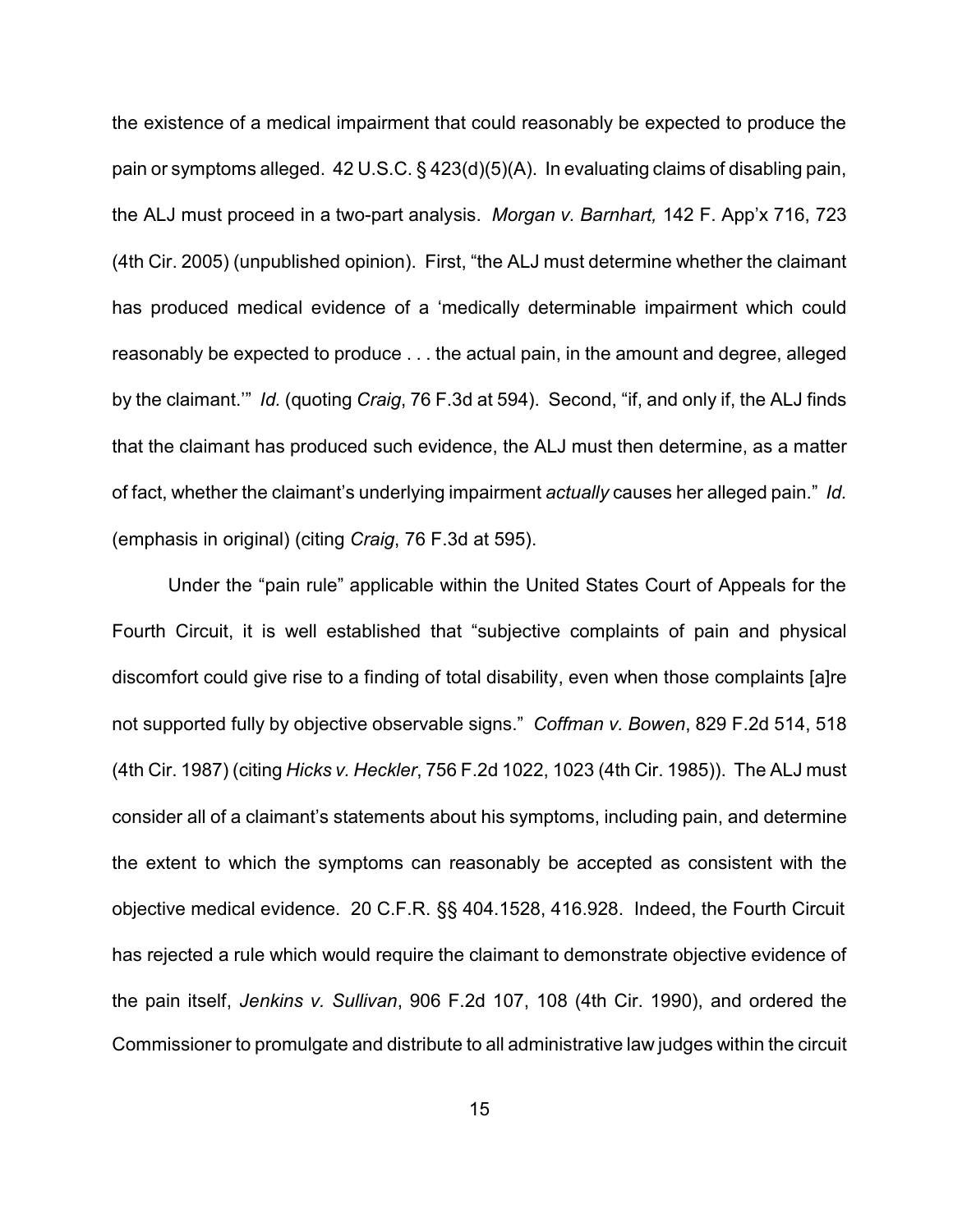a policy stating Fourth Circuit law on the subject of pain as a disabling condition, *Hyatt v.*

*Sullivan*, 899 F.2d 329, 336–37 (4th Cir. 1990). The Commissioner thereafter issued the

following "Policy Interpretation Ruling":

This Ruling supersedes, only in states within the Fourth Circuit (North Carolina, South Carolina, Maryland, Virginia and West Virginia), Social Security Ruling (SSR) 88-13, Titles II and XVI: Evaluation of Pain and Other Symptoms:

...

**FOURTH CIRCUIT STANDARD:** Once an underlying physical or [m]ental impairment that could reasonably be expected to cause pain is shown by medically acceptable objective evidence, such as clinical or laboratory diagnostic techniques, the adjudicator must evaluate the disabling effects of a disability claimant's pain, even though its intensity or severity is shown only by subjective evidence. If an underlying impairment capable of causing pain is shown, subjective evidence of the pain, its intensity or degree can, by itself, support a finding of disability. Objective medical evidence of pain, its intensity or degree (i.e., manifestations of the functional effects of pain such as deteriorating nerve or muscle tissue, muscle spasm, or sensory or motor disruption), if available, should be obtained and considered. Because pain is not readily susceptible of objective proof, however, the absence of objective medical evidence of the intensity, severity, degree or functional effect of pain is not determinative.

SSR 90-1p, 55 Fed. Reg. 31,898-02, at 31,899 (Aug. 6, 1990). SSR 90-1p has since been

superseded by SSR 96-7p, which is consistent with SSR 90-1p. *See* SSR 96-7p, 61 Fed.

Reg. 34,483-01 (July 2, 1996). SSR 96-7p provides, "If an individual's statements about

pain or other symptoms are not substantiated by the objective medical evidence, the

adjudicator must consider all of the evidence in the case record, including any statements

by the individual and other persons concerning the individual's symptoms." *Id.* at 34,485;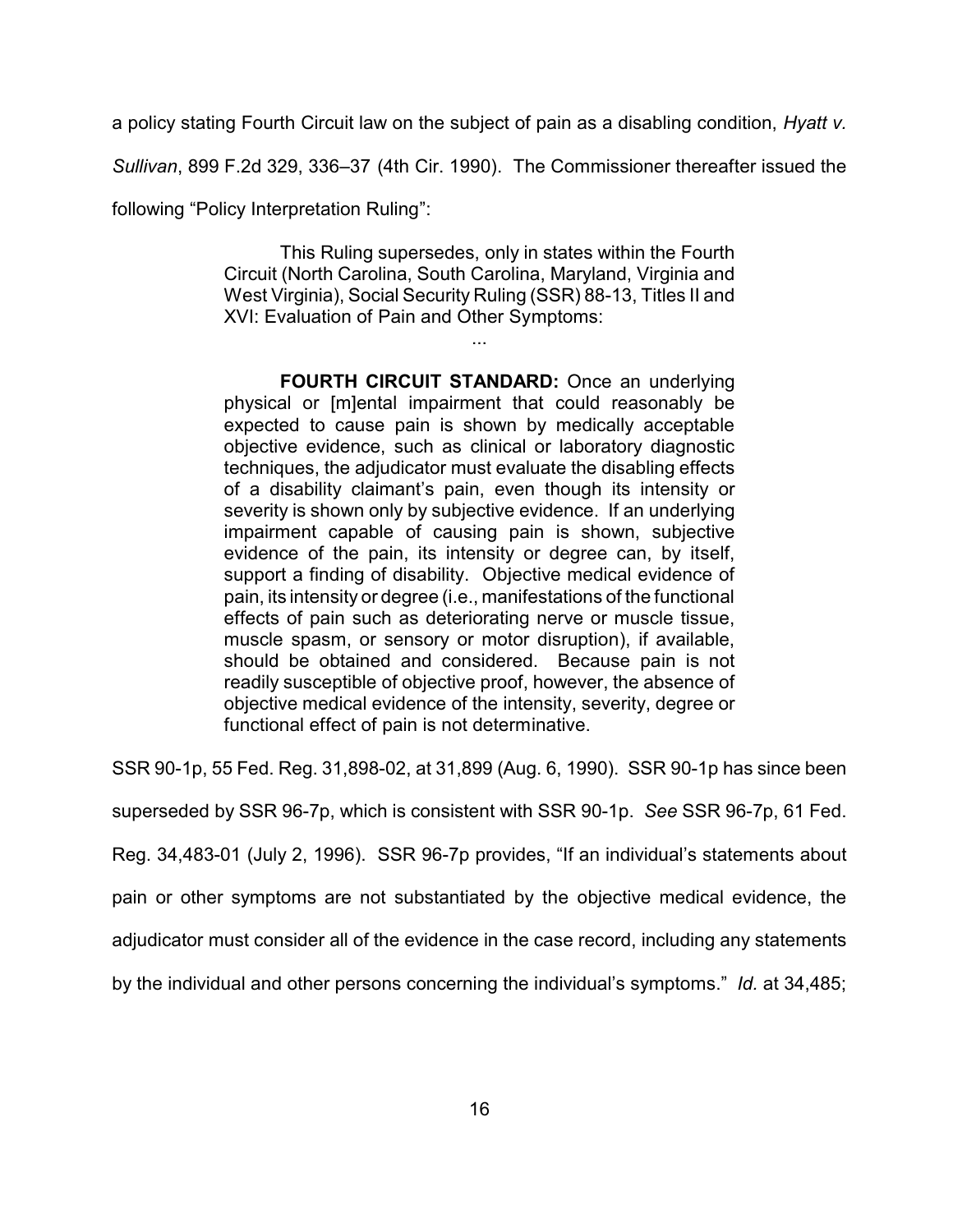*see also* 20 C.F.R. §§ 404.1529(c)(1)–(c)(2), 416.929(c)(1)–(c)(2) (outlining evaluation of pain).

# **VI. Credibility**

The ALJ must make a credibility determination based upon all the evidence in the record. Where an ALJ decides not to credit a claimant's testimony about pain, the ALJ must articulate specific and adequate reasons for doing so, or the record must be obvious as to the credibility finding. *Hammond v. Heckler*, 765 F.2d 424, 426 (4th Cir. 1985). Although credibility determinations are generally left to the ALJ's discretion, such determinations should not be sustained if they are based on improper criteria. *Breeden*, 493 F.2d at 1010 ("We recognize that the administrative law judge has the unique advantage of having heard the testimony firsthand, and ordinarily we may not disturb credibility findings that are based on a witness's demeanor. But administrative findings based on oral testimony are not sacrosanct, and if it appears that credibility determinations are based on improper or irrational criteria they cannot be sustained.").

# **APPLICATION AND ANALYSIS**

### **RFC Analysis**

Plaintiff argues that the "two central issues in an ALJ's RFC analysis are his assessment of the claimant's credibility and the weight he gives to the opinions of the physicians who have examined the claimant or the record." [Doc. 17 at 11.] Regarding credibility, Plaintiff argues that the ALJ played doctor "when he applied his own notions about what treatment would be appropriate for conditions that were truly disabling" and made unqualified medical assessments when he found that there were no "significant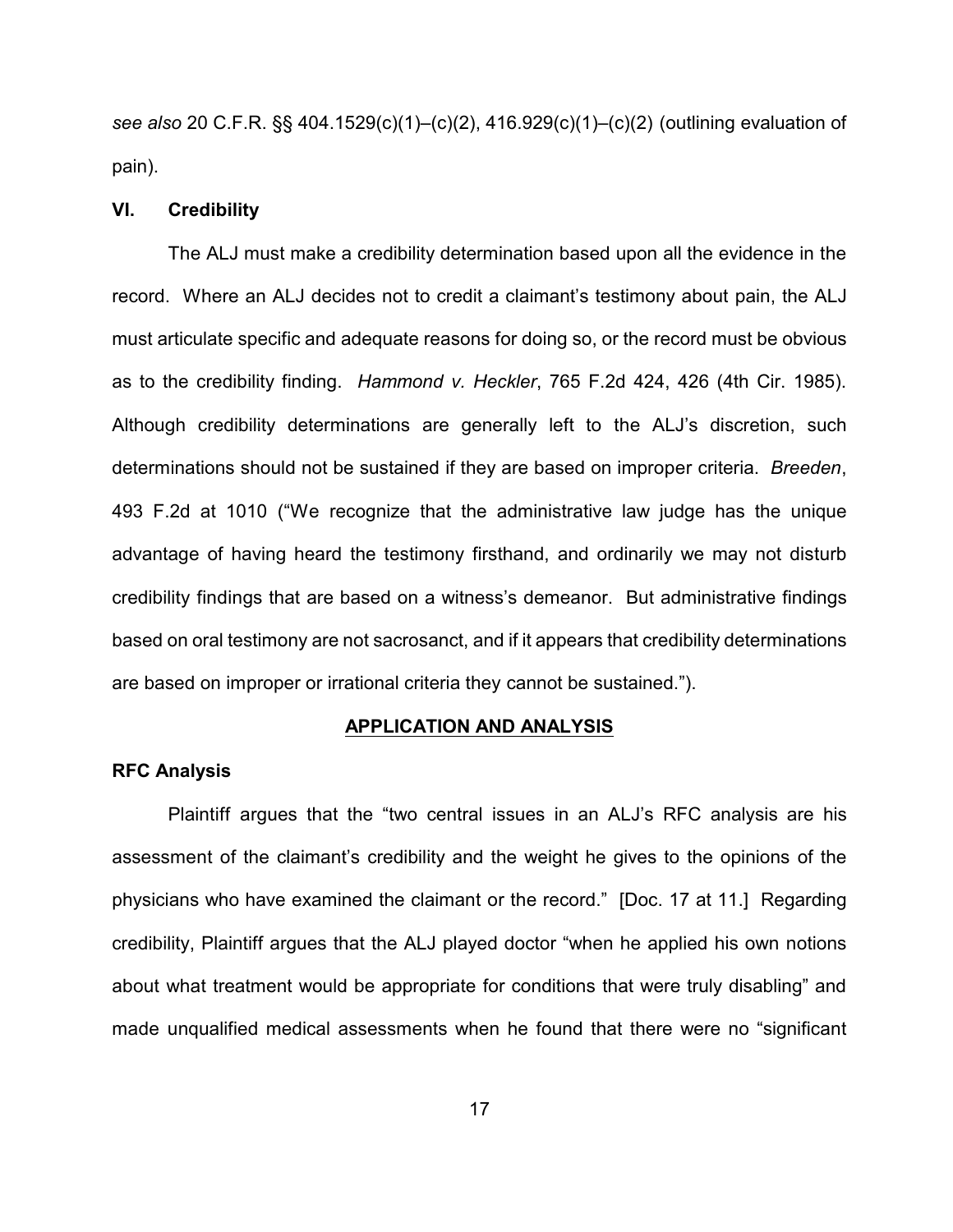clinical and laboratory abnormalities one would expect if the claimant were disabled." [*Id*. at 13.] Plaintiff also argues that it was improper for the ALJ to surmise from conservative treatment that Plaintiff's conditions were not disabling when the reason for inconsistent treatment is a lack of funding. [*Id*.] Plaintiff further contends the ALJ improperly gave significant weight to the assessment of Dr. Douglas E. McGill ("Dr. McGill") who saw Plaintiff briefly and had no records to review. [*Id.* at 15.] Plaintiff asserts that the most important evidence of record (the MRIs and the nerve conditions studies) were generated after Dr. McGill's examination and appear to directly contradict his assertion that no musculoskeletal or neurological evidence supports Plaintiff's complaints. [*Id*.] Consequently, Plaintiff argues that the "ALJ's handling of [Plaintiff's] credibility, his account of her daily activities, and his overemphasis on Dr. McGill's statement were all improper[, and, as] such, the ALJ failed to adduce substantial evidence to support his RFC assessment." [*Id.* at 16.] The Commissioner contends that the ALJ's RFC assessment and credibility findings are supported by substantial evidence and that the ALJ properly weighed the medical opinions of record. [Doc. 22 at 13, 20.]

The Administration has provided a definition of RFC and explained what a RFC assessment accomplishes:

> RFC is what an individual can still do despite his or her limitations. RFC is an administrative assessment of the extent to which an individual's medically determinable impairment(s), including any related symptoms, such as pain, may cause physical or mental limitations or restrictions that may affect his or her capacity to do work related physical and mental activities. Ordinarily, RFC is the individual's maximum remaining ability to do sustained work activities in an ordinary work setting on a regular and continuing basis, and the RFC assessment must include a discussion of the individual's abilities on that basis. A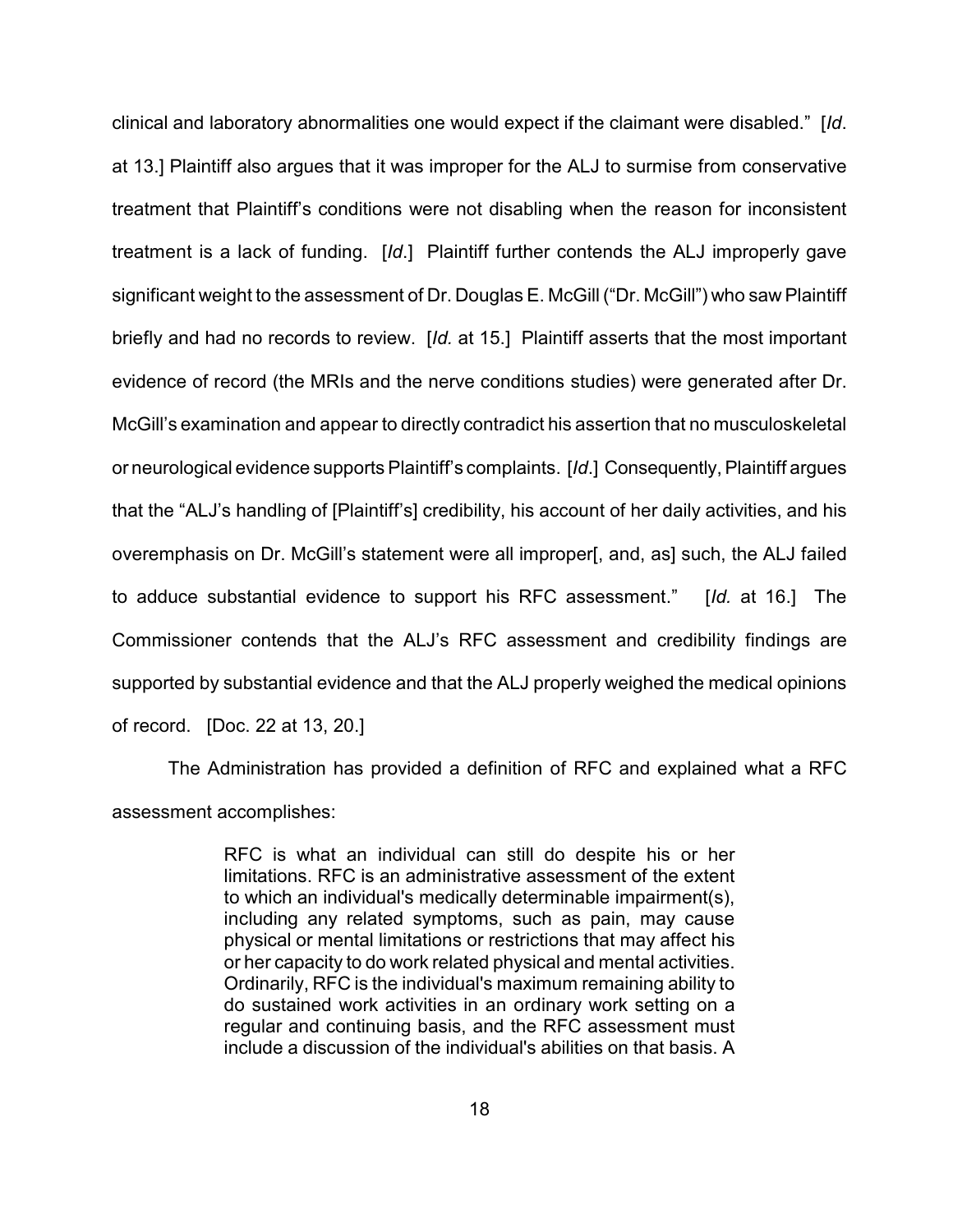"regular and continuing basis" means 8 hours a day, for 5 days a week, or an equivalent work schedule . . . .

SSR 96-8p, 61 Fed. Reg. 34,474–01, at 34,475 (July 2, 1996) (internal citation and footnotes omitted). The RFC assessment must first identify the claimant's functional limitations or restrictions and assess his or her work-related abilities on a function-by-function basis, including the functions in paragraphs (b), (c), and (d) of 20 C.F.R. §§ 404.1545 and 416.945. *See id.* Only after this identification and assessment may RFC be expressed in terms of the exertional levels of work: sedentary, light, medium, heavy, and very heavy. *Id*.

Additionally, the Administration has determined that in assessing RFC, the ALJ

must consider only limitations and restrictions attributable to medically determinable impairments. It is incorrect to find that [a claimant] has limitations or restrictions beyond those caused by his or her medical impairment(s) including any related symptoms, such as pain, due to factors such as age or height, or whether the [claimant] had ever engaged in certain activities in his or her past relevant work (e.g., lifting heavy weights.) Age and body habitus (i.e., natural body build, physique, constitution, size, and weight, insofar as they are unrelated to the [claimant]'s medically determinable impairment(s) and related symptoms) are not factors in assessing RFC . . . .

*Id*. at 34,476.

To assess a claimant's RFC, the ALJ must consider all relevant evidence in the record, including medical history, medical signs, laboratory findings, lay evidence, and medical source statements. *Id*. at 34,477. SSR 96-8p specifically states, "The RFC assessment must always consider and address medical source opinions. If the RFC assessment conflicts with an opinion from a medical source, the adjudicator must explain why the opinion was not adopted." *Id*. at 34,478.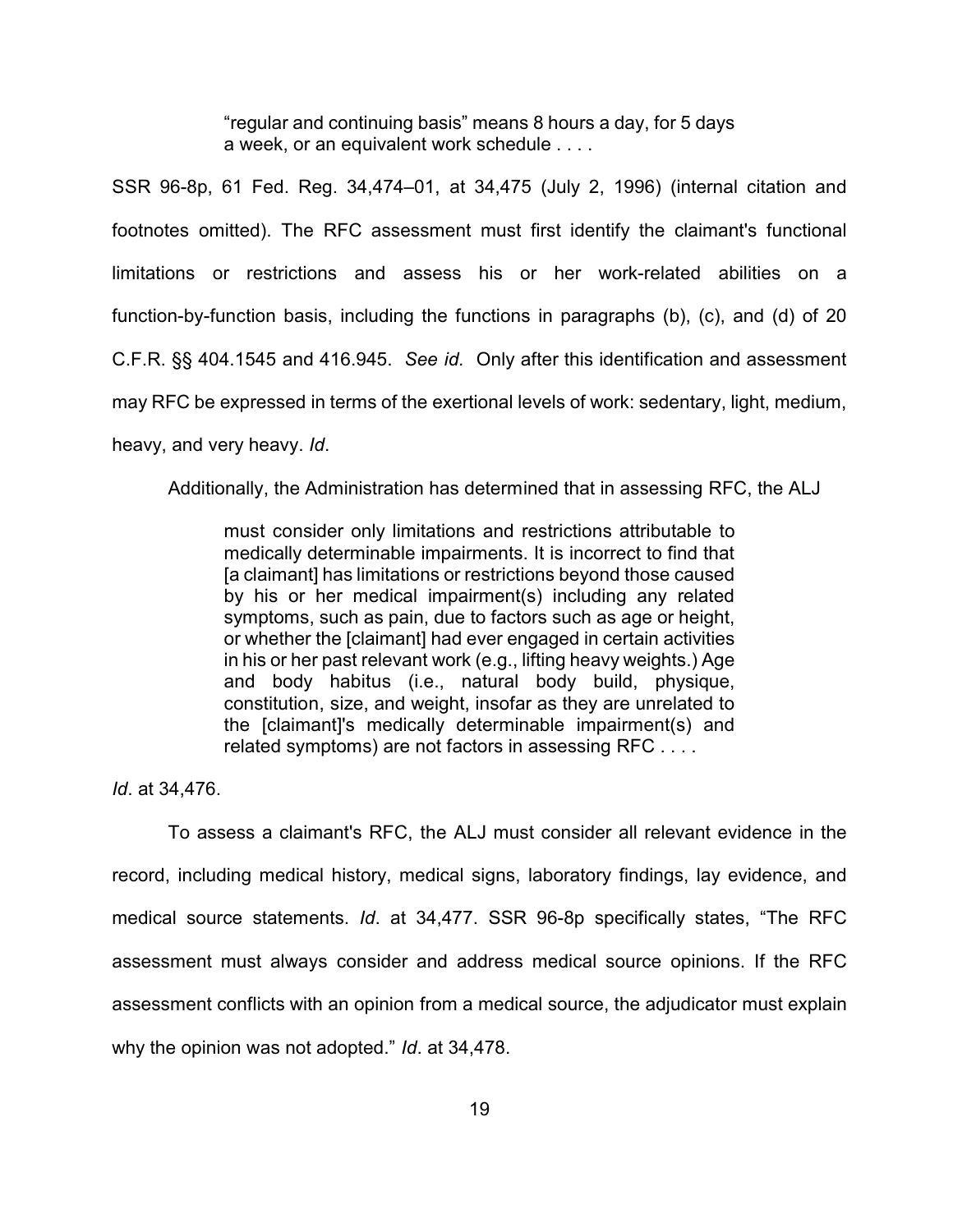With respect to the opinion of a treating source, SSR 96-2p requires that an ALJ give

specific reasons for the weight given to a treating physician's medical opinion:

Adjudicators must remember that a finding that a treating source medical opinion is not well-supported by medically acceptable clinical and laboratory diagnostic techniques or is inconsistent with the other substantial evidence in the case record means only that the opinion is not entitled to "controlling weight," not that the opinion should be rejected. Treating source medical opinions are still entitled to deference and must be weighed using all of the factors provided in 20 CFR 404.1527 and 416.927. In many cases, a treating source's medical opinion will be entitled to the greatest weight and should be adopted, even if it does not meet the test for controlling weight.

1996 WL 374188, at \*4 (July 2, 1996). However, the ALJ need not give special significance

to the opinion of a treating physician on an issue reserved to the Commissioner:

Medical sources often offer opinions about whether an individual who has applied for title II or title XVI disability benefits is "disabled" or "unable to work," or make similar statements of opinions. In addition, they sometimes offer opinions in other work-related terms; for example, about an individual's ability to do past relevant work or any other type of work. Because these are administrative findings that may determine whether an individual is disabled, they are reserved to the Commissioner. Such opinions on these issues must not be disregarded. However, even when offered by a treating source, they can never be entitled to controlling weight or given special significance.

SSR 96-5p, 61 Fed. Reg. 34,471–01, at 34,474 (July 2, 1996); *see* 20 C.F.R.

§§ 404.1527(d) and 416.927(d).

The ALJ must also assess Plaintiff's credibility. It is not sufficient to make a conclusory statement that "the individual's allegations have been considered" or that "the allegations are (or are not) credible." It is also not enough for the adjudicator simply to recite the factors that are described in the regulations for evaluating symptoms. The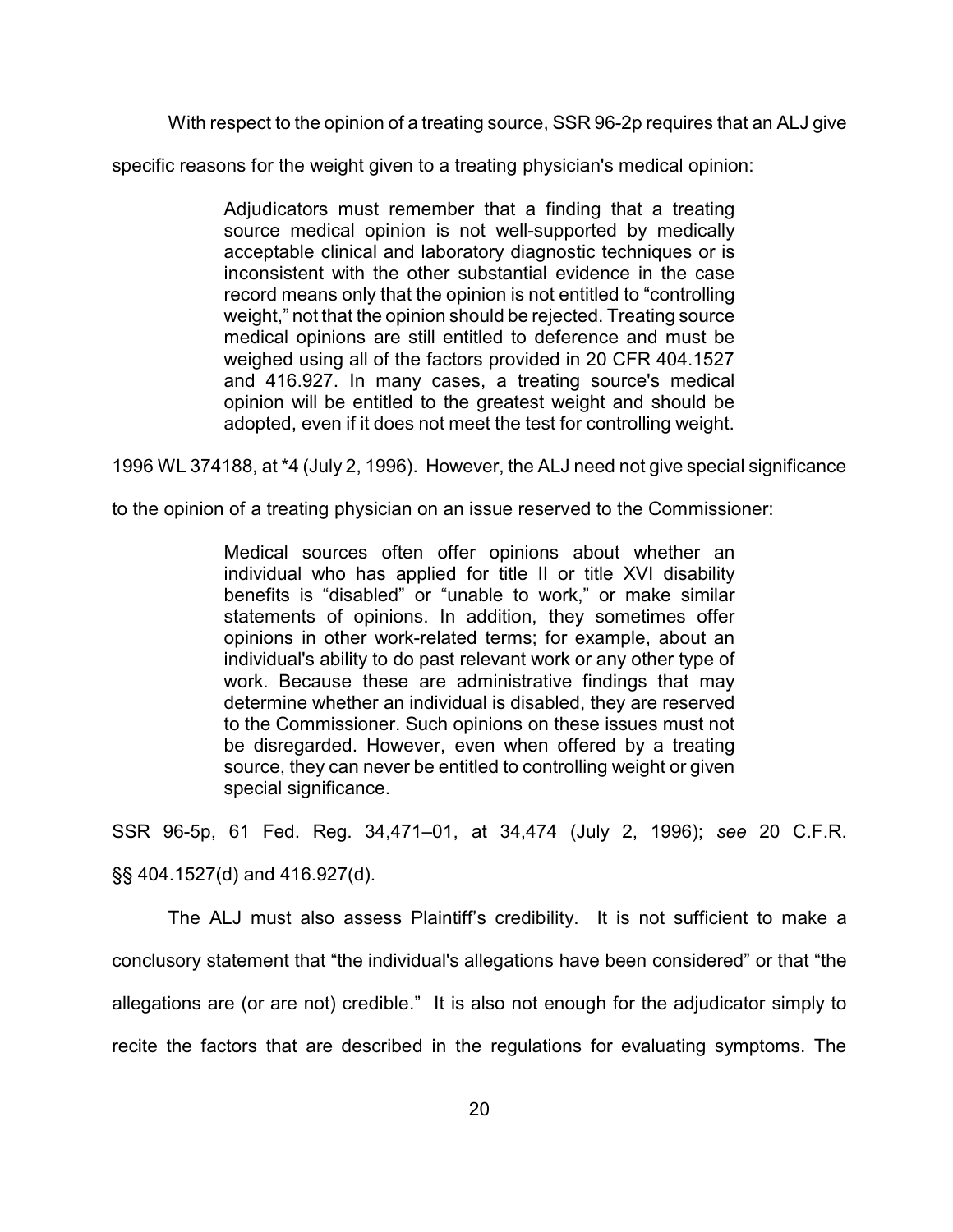determination or decision must contain specific reasons for the finding on credibility, supported by the evidence in the case record, and must be sufficiently specific to make clear to the individual and to any subsequent reviewers the weight the adjudicator gave to the individual's statements and the reasons for that weight. *See* SSR 96-7p ("The determination or decision must contain specific reasons for the finding on credibility, supported by the evidence in the case record, and must be sufficiently specific to make clear to the individual and to any subsequent reviewers the weight the adjudicator gave to the individual's statements and the reasons for that weight." ).

#### *Plaintiff's Credibility*

Under *Craig v. Chater*, 76 F.3d 585, 591–96 (4th Cir. 1996), subjective complaints are evaluated in two steps. First, there must be documentation by objective medical evidence of the presence of an underlying impairment that would reasonably be expected to cause the subjective complaints of the severity and persistence alleged. Not until such underlying impairment is deemed established does the factfinder proceed to the second step: consideration of the entire record, including objective and subjective evidence, to assess the credibility of the severity of the subjective complaints. *See also* 20 C.F.R. § 404.1529(b); SSR 96-7p, 61 Fed. Reg. 34483–01, 34484–85.

As stated above, the ALJ may choose to reject a claimant's testimony regarding her pain or physical condition, but the ALJ must explain the basis for such rejection to ensure that the decision is sufficiently supported by substantial evidence. *Hatcher v. Sec'y, Dep't of Health & Human Servs*., 898 F.2d 21, 23 (4th Cir. 1989). Additionally, a claimant's allegations about her pain "need not be accepted to the extent they are inconsistent with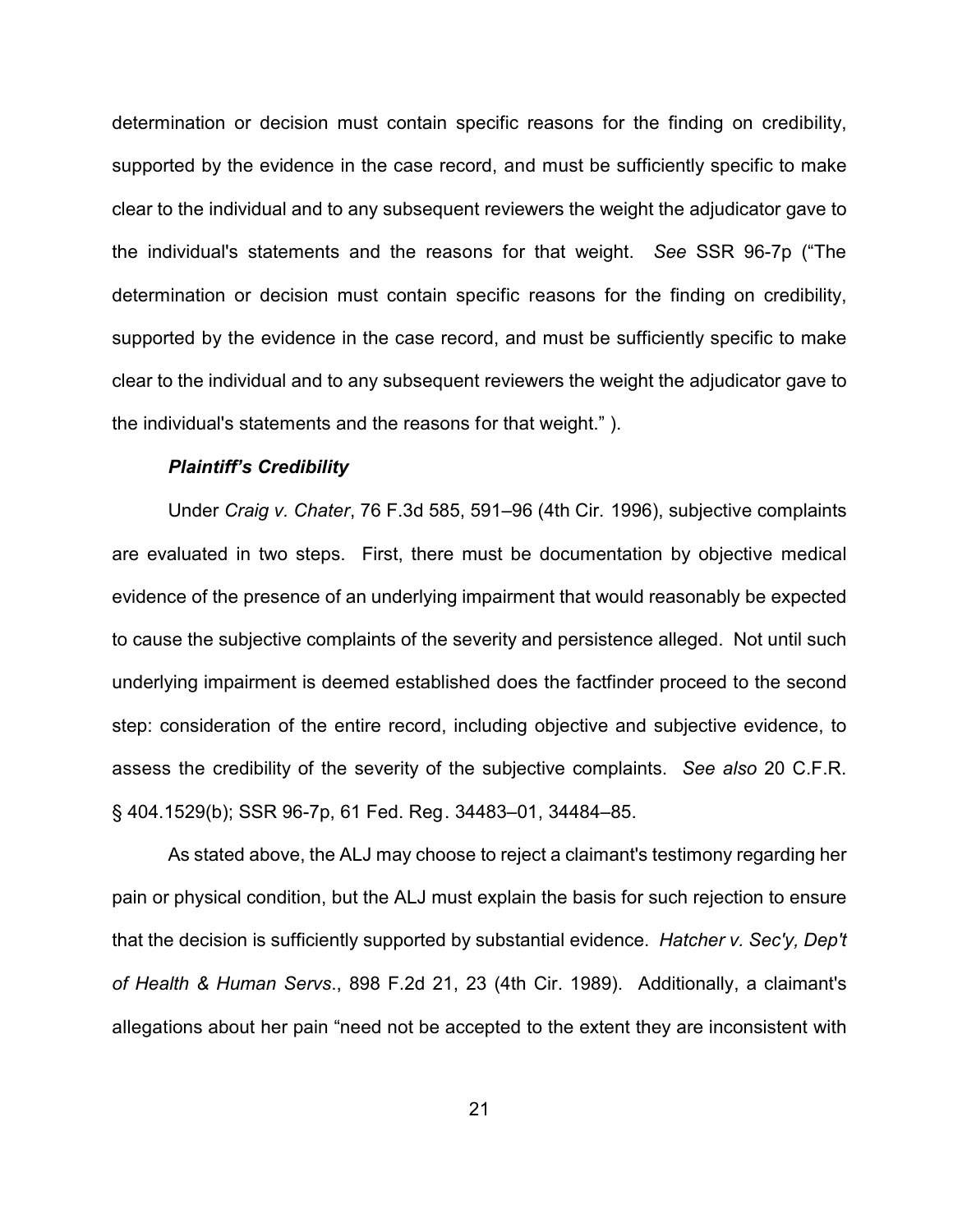the available evidence, including objective evidence of the underlying impairment, and the extent to which that impairment can reasonably be expected to cause the pain the claimant alleges she suffers[.]" *Craig*, 76 F.3d at 595. "The only fair manner to weigh a subjective complaint of pain is to examine how the pain affects the routine of life." *Mickles v. Shalala*, 29 F.3d 918, 921 (4th Cir. 1994) (citation omitted); *see also Johnson v. Apfel*, 240 F.3d 1145, 1148–49 (8th Cir. 2001) ("Acts which are inconsistent with a claimant's assertion of disability reflect negatively upon that claimant's credibility."); *see Johnson v. Barnhart*, 434 F.3d 650, 654, 658 (4th Cir. 2005) (noting that claimant's routine activities, including reading, cooking, exercising, attending church, cleaning house, washing dishes, doing laundry, and visiting, were inconsistent with her complaints).

# *ALJ's Determination Regarding Credibility and Activities of Daily Life*

The ALJ indicated that, in considering Plaintiff's symptoms, he followed the two-step process outlined in *Craig v. Chater*. [R. 446.] At Step 1, the ALJ found that Plaintiff's medically determinable impairments could reasonably be expected to cause the alleged symptoms. [R. 447.] The ALJ explained the basis for this Step 1 finding as follows:

> At the initial hearing, the claimant testified that she has not worked since 2006. During the day, she wakes up, takes her medication, and lies back down. Sometimes she is unable to get up to make food. She has been told surgery will not help her. She cannot work due to pain in her knees, hips, low back, right arm, neck, and shoulders. She has occasional migraines. She wakes up every 30 minutes. Her pain medications cause her to sleep. She has a debilitating migraine once a month. She can turn her head halfway. She cannot lift her right arm. She could not pick up a coffee cup today. She cannot grip with her right hand. She has pain with bending, sitting, and walking. She has had scoliosis since birth. She is able to go to the store to get milk and eggs. She is productive about 3 hours of the day. The rest of the day, she lies down to decrease her pain. On a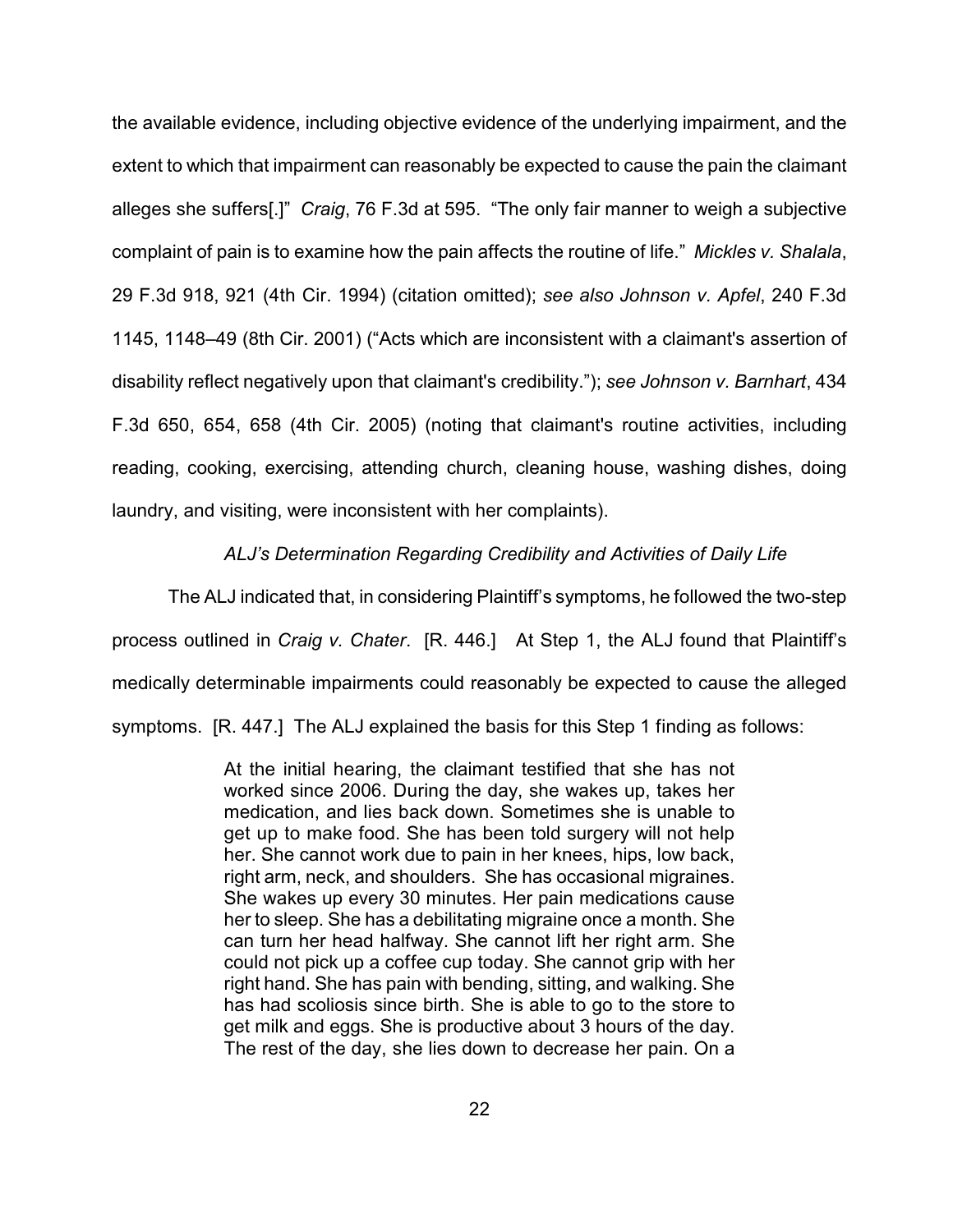good day, she can change the cat litter. Dr. Egleston prescribed medications for depression.

At the most recent hearing, the claimant testified that her condition has worsened over the past three years. She has arthritis in her knees and fingers. Her fingers lock and curl. Her depression has worsened. She takes antidepressants and pain medications which are prescribed by her family doctor. Her mother takes care of her. She has rented out a couple of rooms in her home to pay for her medical care.

[*Id.*]

At Step 2, however, the ALJ determined that Plaintiff's statements concerning the

intensity, persistence, and limiting effects of these symptoms were not entirely credible. [*Id*.]

The ALJ explained the basis for his Step 2 conclusion as follows:

In terms of the claimant's alleged impairments, there is no indication that the claimant has required emergency treatment or inpatient hospitalization for these conditions. The record documents that the claimant's treatment has mostly consisted of the prescription of pain medications from Dr. David Egleston, her primary care provider (Exhibits 7F and I2F). The record also documents that she received epidural injections and chiropractic care for her back pain. However, she has not sought additional treatment for pain including physical therapy, biofeedback, surgery, or treatment from a pain clinic. While the claimant has been assessed with carpal tunnel syndrome, Dr. John Ernst, a treating orthopedist, found this to be mild and did not recommend surgery. Overall, this conservative course of treatment is inconsistent with a level of severity that would preclude the claimant from sustaining any work activity.

The doctors' own reports fail to reveal the type of significant clinical and laboratory abnormalities one would expect if the claimant were disabled. X-rays of the cervical spine in December 2006 were negative (Exhibit IF). Dr. Egleston noted in February 2007 that the claimant had normal range of motion of the neck with intact sensation (Exhibit 7F). Although the claimant complained of neck and shoulder pain in February 2008, examination revealed good range of motion of the left arm (Exhibit 7F). In June 2008, examination revealed normal gait and extremities with no clubbing, cyanosis, or edema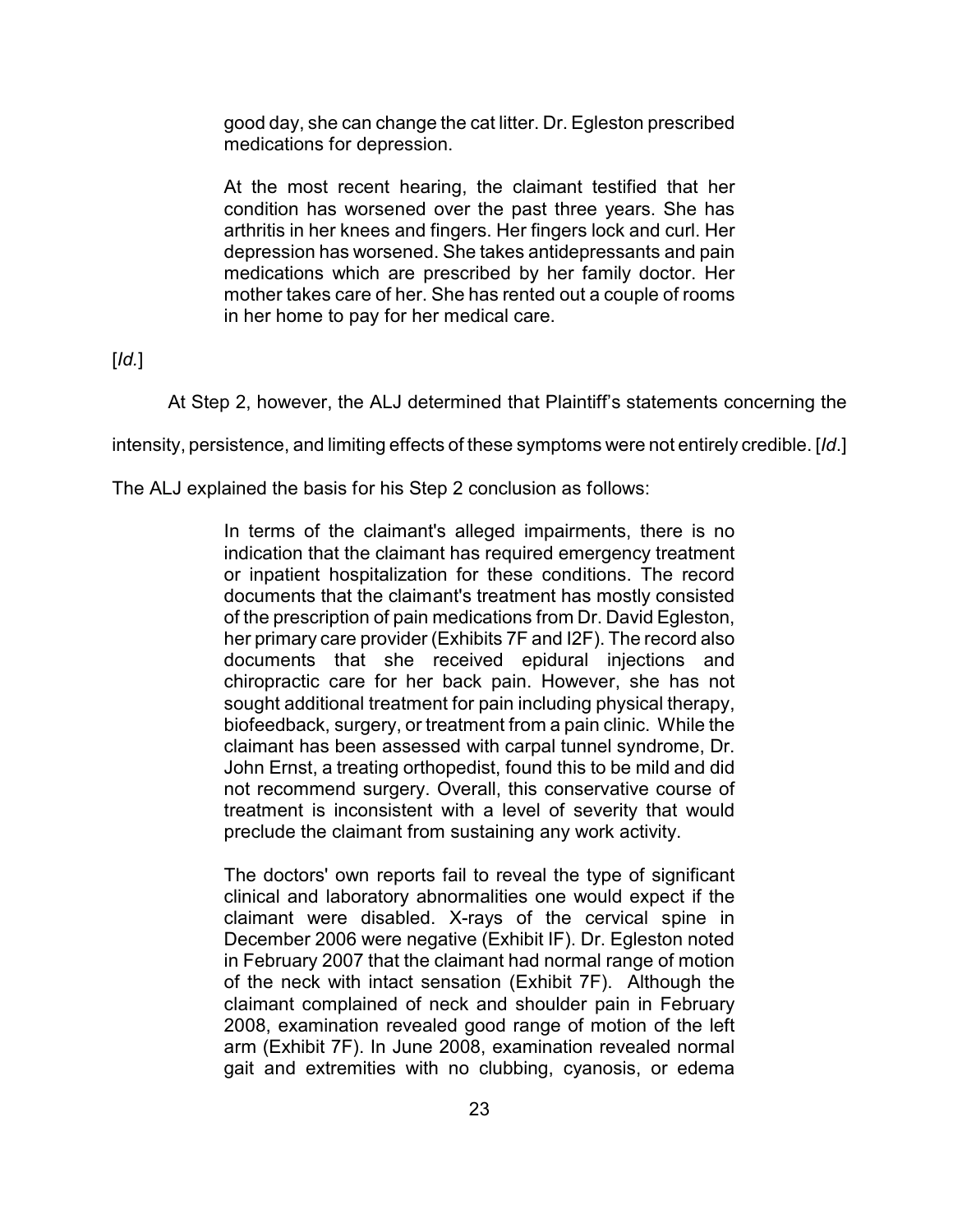(Exhibit 7F). In February 2009, Dr. Douglas McGill, a consultative examiner, reported that examination revealed intact musculoskeletal and sensory examinations. The claimant was able to take her shoes on and off. Gait and balance were intact (Exhibit 6F). Examination in April 2009 revealed intact neurological and musculoskeletal examinations (Exhibit 7F). An MRI of the cervical spine in June 2009 revealed osteophytes at CS-6 and spondylosis at C3-4 and C4-S. However, there was no stenosis and only minimal encroachment on the left at C3-4 and C4-S. An MRI of the lumbar spine revealed degenerative disc disease and an annular tear at LS-S 1. An MRI of the thoracic spine was negative (Exhibit 7F). When the claimant presented to Dr. John Ernst, an orthopedist, in January 2010 for evaluation of right hand and wrist pain, examination revealed full range of motion of the elbow and wrist. A subsequent nerve conduction study revealed right medial neuropathy consistent with carpal tunnel syndrome. Examination later in January 2010 revealed full range of motion of the elbow, wrist and finger, although hypersensitivity and diffuse Tinel's signs were noted. The claimant was assessed with dorsal sensory nerve hypersensitivity and mild right carpal tunnel syndrome. An ulnar nerve conduction study in January 2010 was normal (Exhibit 10F).

The claimant's complaints of constant, unremitting pain do not follow any physiological pain patterns. There are no overt abnormalities documented in the record. Specifically, Dr. McGill noted in February 2009 that his examination failed to reveal any neurological or musculoskeletal abnormalities such as joint swelling, atrophy, weakness, or numbness (Exhibit 6F). In fact, in spite of her complaints of right hand and wrist pain, Dr. Ernst noted that the claimant had full range of motion (Exhibit 10F).

The claimant has described activities, including caring for her personal hygiene, dressing herself preparing simple meals, doing laundry, visiting with friends, caring for her pets, and shopping, which are not limited to the extent one would expect, given her complaints of disabling symptoms and limitations (Exhibits 6E, 8E, and 6F).

[R. 447–48.]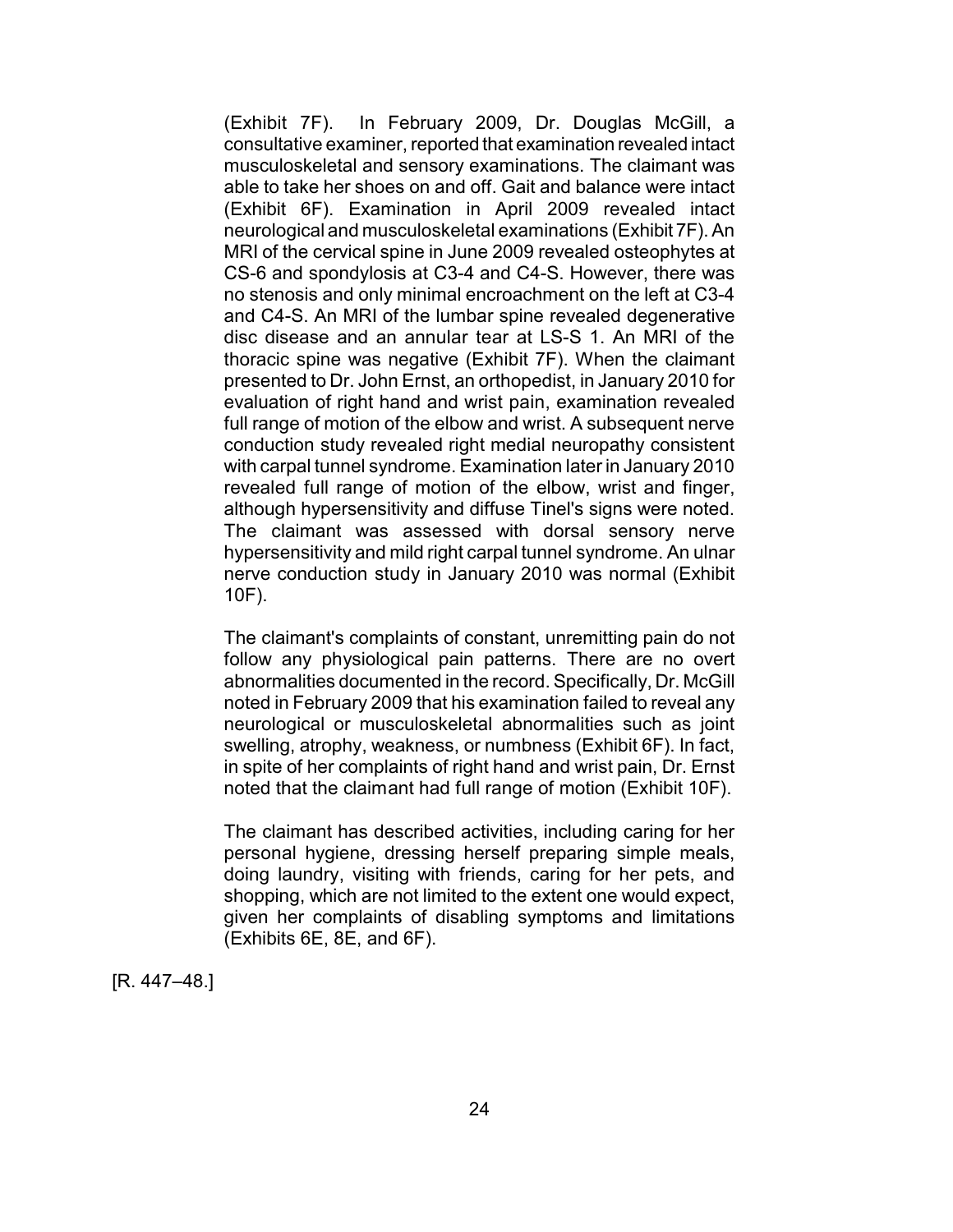### *Analysis*

Plaintiff challenges the ALJ's findings by accusing the ALJ of playing doctor when he "applied his own notions about what treatment would be appropriate for conditions that were truly disabling," and noted that there were no "significant clinical and laboratory abnormalities one would expect if the claimant were disabled[.]" [Doc. 17 at 13.] Plaintiff argues the ALJ's findings are improper particularly in light of the fact that Plaintiff's "conditions were managed with strong medication over a long period of time, indicating that her physicians accepted her complaints as valid." [*Id*.] Plaintiff also accuses the ALJ of "looking for objective evidence of the pain itself, having already determined that objective evidence supports a finding that there are conditions capable of causing such pain" based on his finding that the February 2009 exam failed to reveal any "neurological or musculoskeletal abnormalities such as joint swelling, atrophy, weakness or numbness." [*Id.* at 14.]

It is certainly true that "[a]n ALJ cannot play the role of doctor and interpret medical evidence when he or she is not qualified to do so," *Murphy v. Astrue*, 496 F.3d 630, 634 (7th Cir. 2007); however, the weighing of various evidence is precisely the typical province of the ALJ, *see* 20 C.F.R. §§ 404.527(d)(2) and 416.927(d)(2). If such a comparison was considered playing doctor, as proposed by Plaintiff, then the whole of the administrative review would be an illegality.

The ALJ's responsibility is to "make credibility determinations—and therefore sometimes must make negative determinations—about allegations of pain or other nonexertional disabilities." *Hammond v. Heckler*, 765 F.2d 424, 426 (4th Cir. 1985) (citation

25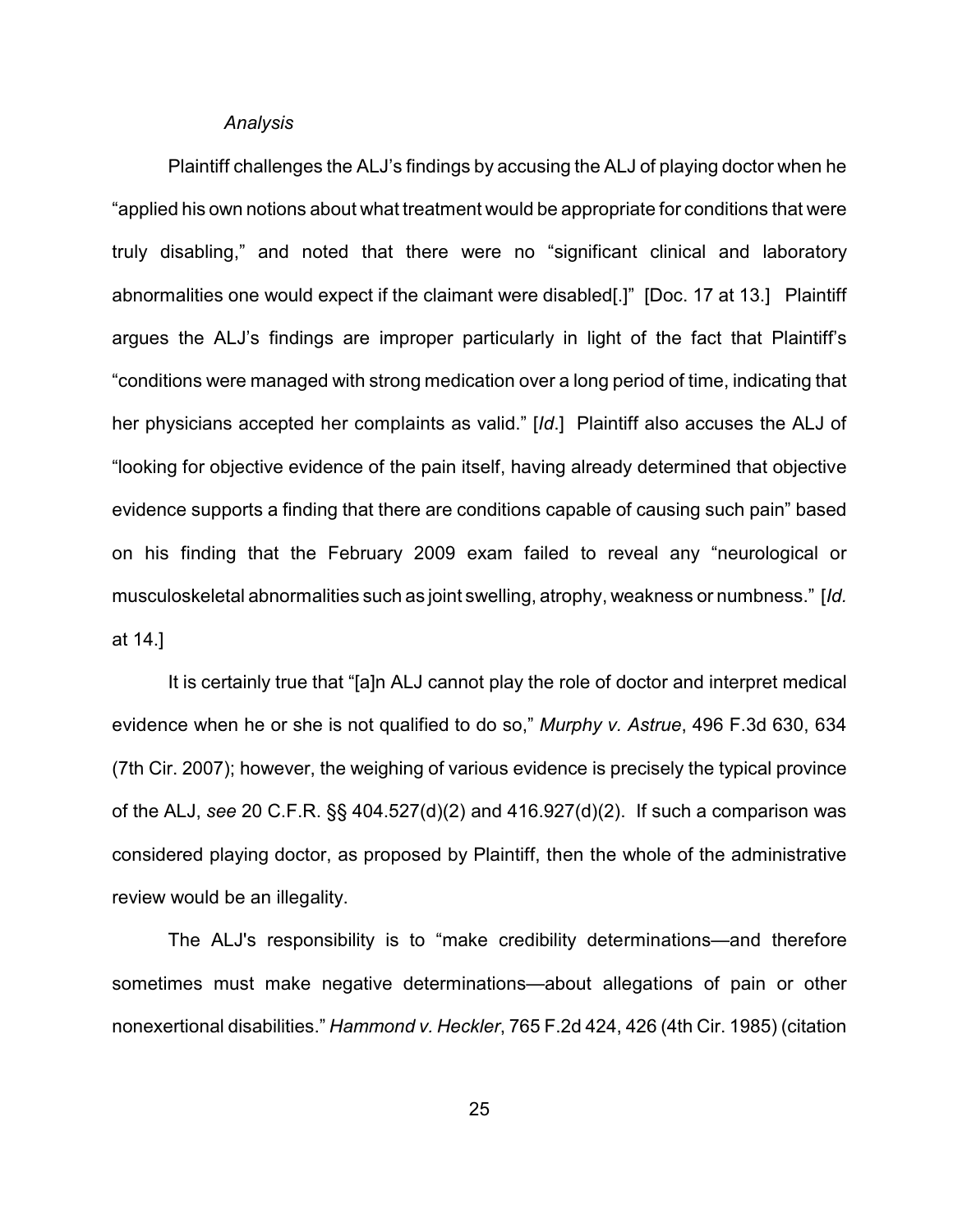omitted). The Commissioner has recognized that there are potentially disabling conditions, such as chronic pain, in which there may be little objective medical evidence to support the claimant's assertion of disability. Under such circumstances, the Commissioner is obligated to assess the credibility of the claimant and to look for other types of evidence in the record to evaluate the degree of impairment actually experienced by the claimant. SSR 96-7p, 1996 WL 374186 (July 2, 1996). One area of appropriate inquiry by the ALJ when assessing the credibility of a claimant's complaints of chronic pain is the medical treatment history of the claimant, which is based on the premise that if the medical condition was as disabling as asserted one would expect him or her to seek and receive extensive medical treatment. [*Id*.] This precisely what the ALJ did.

Upon review of the decision, the Court does not find that the ALJ "played doctor" by interpreting medical evidence or raw data in a medical record or by independently reviewing and interpreting the laboratory reports, or impermissibly substituting his own judgment for that of a physician. The ALJ expressly considered the entire record and noted that Plaintiff's treatment mostly consisted of prescription pain medications from her primary care provider and did not require any emergency treatment or inpatient hospitalization. [R. 447.] Additionally, the ALJ noted that, while Plaintiff received epidural injections and chiropractic care for her back pain, she did not seek additional treatment for pain including physical therapy, biofeedback, surgery, or treatment from a pain clinic. [*Id.*] The ALJ concluded that "[o]verall, this conservative course of treatment is inconsistent with a level of severity that would preclude the claimant from sustaining any work activity." [*Id*.] The Court finds these considerations by the ALJ to be consistent with those allowed by the regulations. The ALJ did not interpret medical data or substitute his opinion for that of a treating physician. He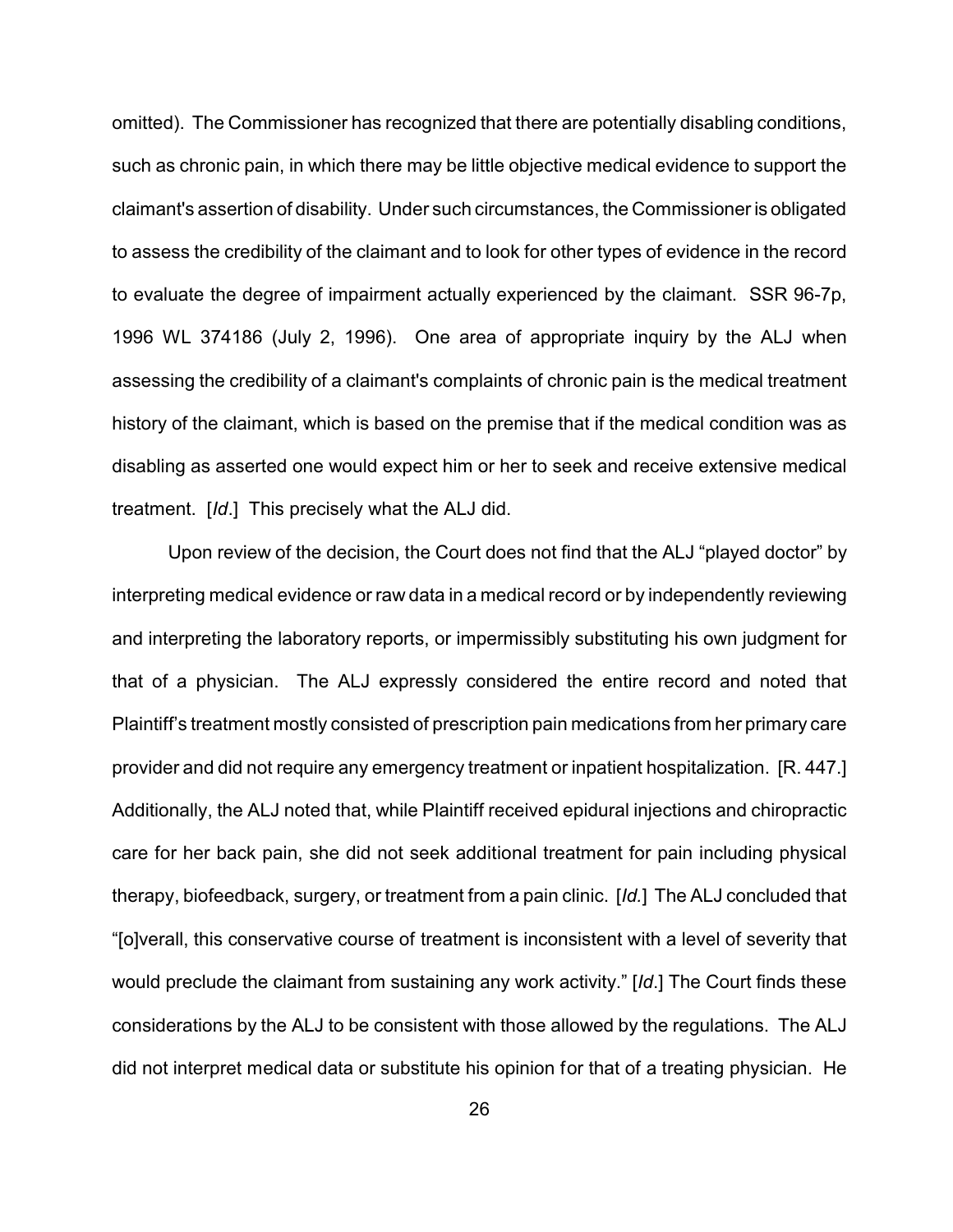clearly explained his consideration of Plaintiff's medical treatment history and found it inconsistent with her allegations of complete disability.

Plaintiff contends the ALJ failed to consider her inability to pay for additional treatment. Social Security Rules make it abundantly clear that before an ALJ can draw any inference from a claimant's lack of medical treatment, the adjudicator must consider whether there is some alternative explanation for the absence of a significant treatment history, most notably whether the claimant may be unable to afford treatment or may not have access to free or low-cost medical services. *See Preston v. Heckler,* 769 F.2d 988, 990–91 (4th Cir. 1985); SSR 96-7p, 61 Fed. Reg. at 34,487*.* A review of the record, indicates that, with regard to back pain, the ALJ considered Plaintiff did have the ability to seek treatment from a primary care provider and an orthopedist, but she had not sought treatment from a physical therapist, a surgeon, or a pain clinic. However,, Plaintiff points to no evidence in the record that Plaintiff did not seek a specific treatment due to an inability to pay. Thus, the Court finds Plaintiff's argument is without merit.

Plaintiff also argues that the ALJ improperly relied on the absence of objective evidence in finding her not entirely credible. The Court does not follow Plaintiff's characterization of the ALJ's opinion. Here, the absence of objective evidence was only one of the factors properly considered by the ALJ. *See* 20 C.F.R. §§ 404.1529(c)(2) and 416.929(c)(2) ("We must always attempt to obtain objective medical evidence and, when it is obtained, we will consider it in reaching a conclusion as to whether you are disabled. However, we will not reject your statements about the intensity and persistence of your pain or other symptoms or about the effect your symptoms have on your ability to work solely because the available objective medical evidence does not substantiate your statements.");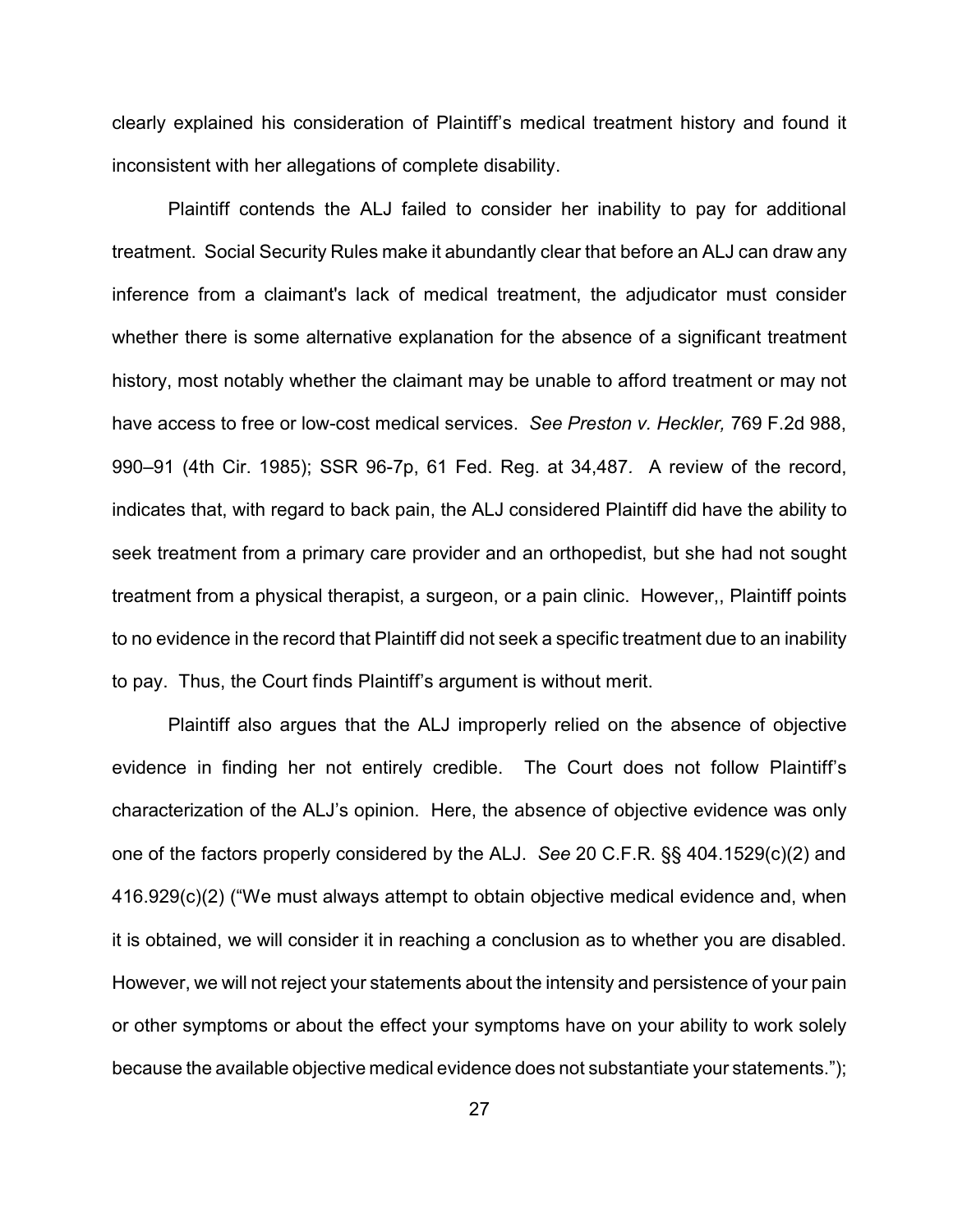*id*. §§ 404.1529(c)(4) and 416.929(c)(4) (noting that the ALJ must consider whether there are conflicts between a claimant's statements and the signs and laboratory findings). The ALJ clearly and adequately discussed the medical evidence of record and his conclusions regarding the implication of the evidence. The Plaintiff's argument here lacks merit.

Plaintiff also argues the ALJ, in assessing Plaintiff's activities of daily living, ignored any indication in the reports he cited that Plaintiff had difficulty performing these tasks at times and had to perform them at a slower pace and with breaks due to her conditions. [Doc. 17 at 16.] Plaintiff contends the ALJ must assess a claimant's activity level overall, and not merely pick out the highest moments of functioning. [*Id.*] The ALJ, however, considered Plaintiff's alleged limitations. The ALJ noted that Plaintiff described activities, including caring for her personal hygiene, dressing herself, preparing simple meals, doing laundry, visiting friends, caring for pets, and shopping, which are not limited to the extent one would expect given Plaintiff's complaints of disabling symptoms and limitations. [*Id.*]

The law is clear that a claimant's allegations regarding her pain need not be accepted to the extent they are inconsistent with the available evidence, including objective evidence of the underlying impairment. *Craig*, 76 F.3d at 595. The ALJ assessed the evidence of record directed to Plaintiff's pain complaints and determined that Plaintiff's alleged problems with bending, sitting, lifting ,and walking were not fully consistent with the record. [R. 449.] The ALJ, nevertheless, accorded Plaintiff the benefit of the doubt in the RFC determination by limiting the amount she could sit, stand, walk, lift, carry, balance, stoop, kneel, crouch, climb, crawl, reach overhead, and perform fine fingering. [*Id.*] The ALJ noted that Plaintiff's medical evidence did not corroborate her claims that her medications caused drowsiness; however, the ALJ gave Plaintiff the benefit of the doubt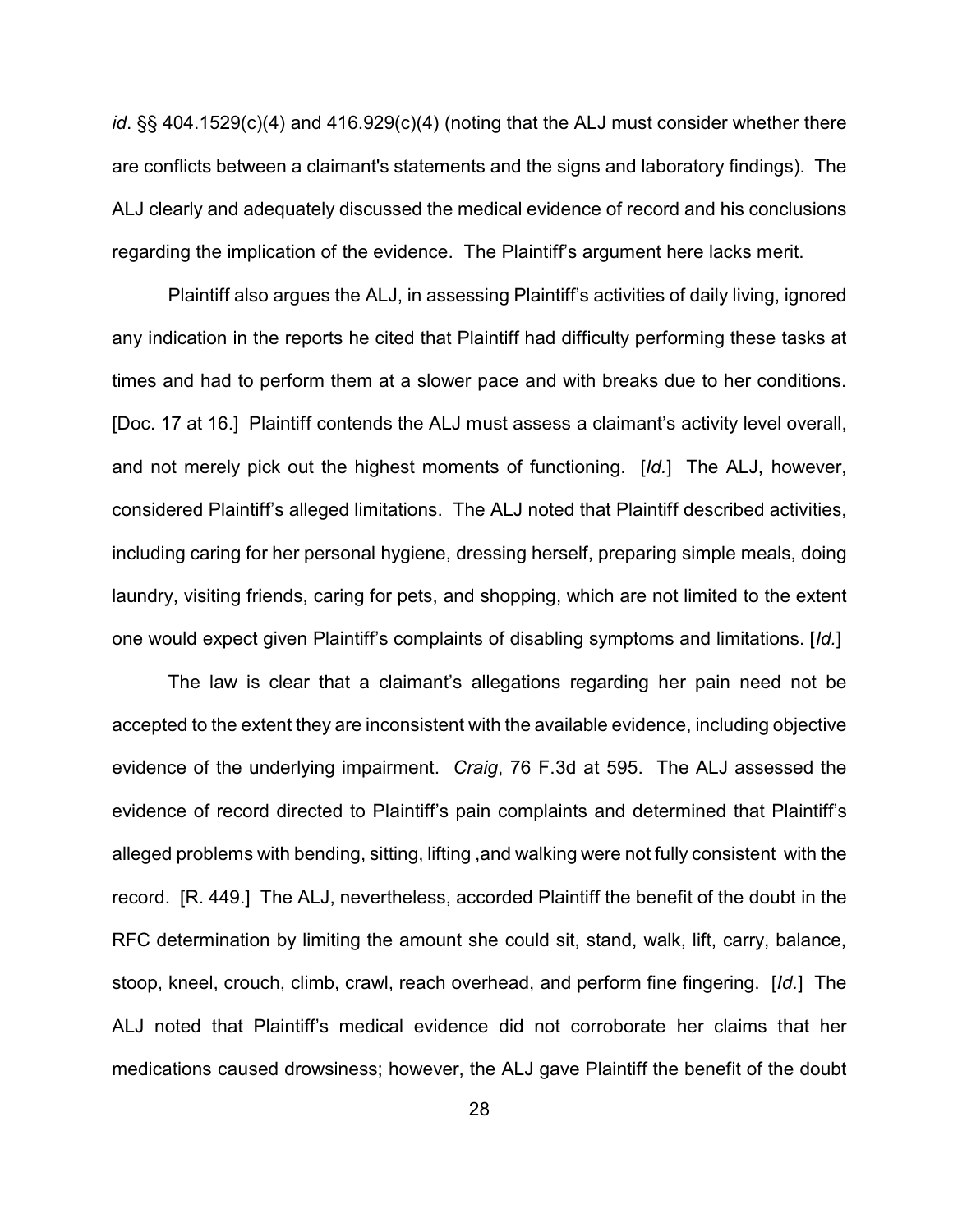and limited her to simple, repetitive tasks. [*Id*.] Additionally, the ALJ limited Plaintiff to occasional fine fingering to accommodate her mild right median neuropathy; restricted her from overhead reaching and limited the amount she can lift/carry based on her complaints of neck pain; and limited her to light work in light of her mild lumbar degenerative disc disease. [*Id*.] Upon review, the Court finds the ALJ properly considered and adequately explained his consideration of Plaintiff's activities of daily living in accessing her credible limitations and substantial evidence supported the ALJ's decision.

#### *Dr. McGill's Medical Opinion*

Plaintiff takes issue with the ALJ's decision to give "significant weight" to the assessment of Dr. McGill who examined Plaintiff only briefly, and found her complaints "follow nonphysiological pain patterns without over joint or musculoskeletal abnormalities." [Doc. 17 at 15.] Plaintiff contends Dr. McGill's assessment is not reliable because he had no records to review, including the MRIs and nerve conduction studies, and that it was not entitled to significant weight in light of contradictory objective evidence. [*Id.*] Plaintiff claims the ALJ interpreted Dr. McGill's finding as supportive of the ALJ's conclusion that there was not objective evidence of Plaintiff's pain. [*Id.*]

The ALJ is obligated to evaluate and weigh medical opinions "pursuant to the following non-exclusive list: (1) whether the physician has examined the applicant, (2) the treatment relationship between the physician and the applicant, (3) the supportability of the physician's opinion, (4) the consistency of the opinion with the record, and (5) whether the physician is a specialist." *Johnson v. Barnhart*, 434 F.3d at 654 (citing 20 C.F.R. § 404.1527); *see also* 20 C.F.R. § 416.927. ALJs typically "accord 'greater weight to the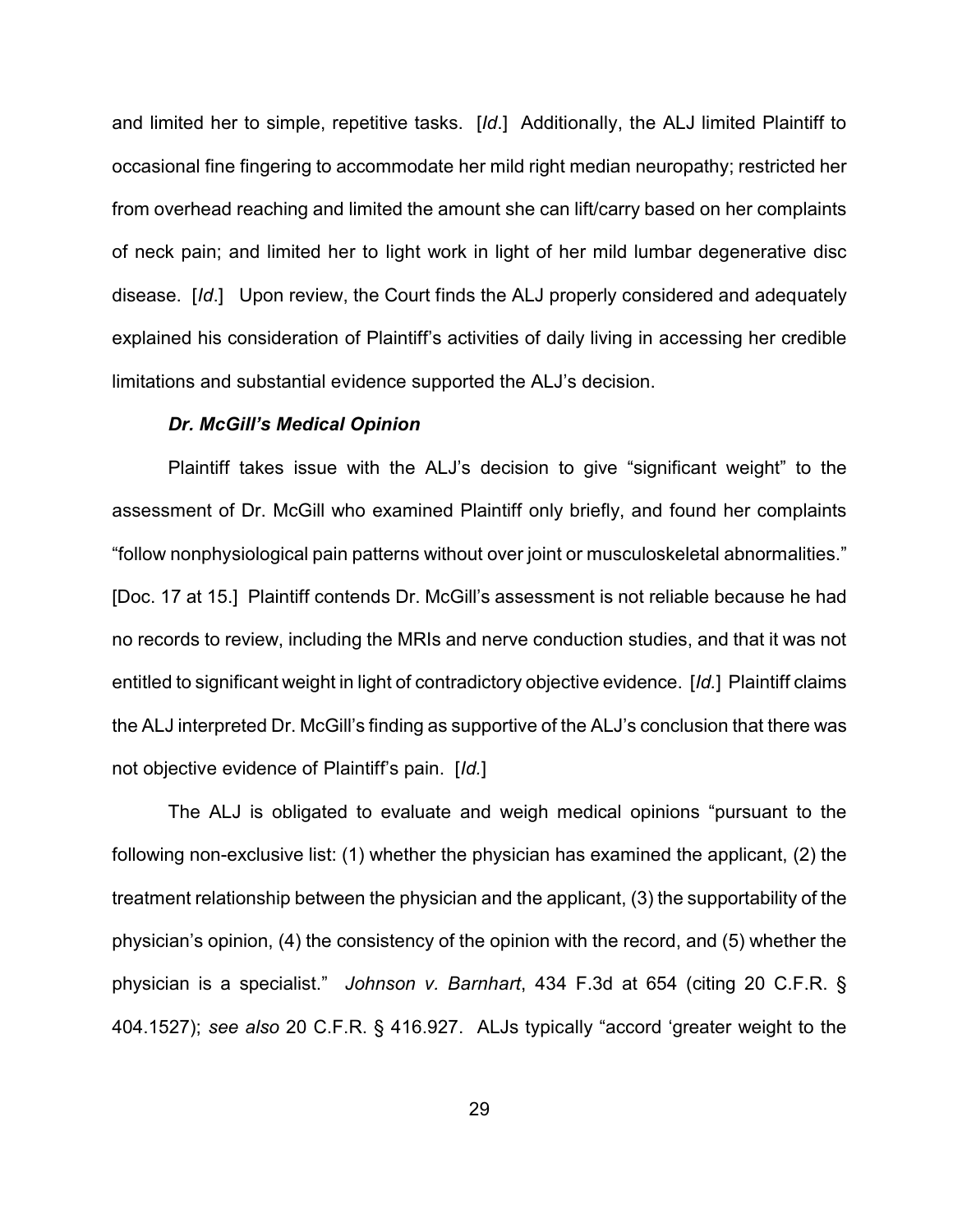testimony of a treating physician' because the treating physician has necessarily examined the applicant and has a treatment relationship with the applicant." *Id.* (quoting *Mastro*, 270 F.3d at 178). While the ALJ may discount a treating physician's opinion if it is unsupported or inconsistent with other evidence, *Craig*, 76 F.3d at 590, the ALJ must still weigh the medical opinion based on the factors listed in 20 C.F.R. §§ 404.1527(c) and 416.927(c).

The opinion of a treating physician is given controlling weight only if it is "well-supported by medically acceptable clinical and laboratory diagnostic techniques and is not inconsistent with the other substantial evidence in [the] case record." 20 C.F.R. §§ 404.1527(c)(2) and 416.927(c)(2). Additionally, SSR 96-2p requires that an ALJ give specific reasons for the weight given to a treating physician's medical opinion:

> [A] finding that a treating source medical opinion is not well supported by medically acceptable clinical and laboratory diagnostic techniques or is inconsistent with the other substantial evidence in the case record means only that the opinion is not entitled to "controlling weight," not that the opinion should be rejected. Treating source medical opinions are still entitled to deference and must be weighed using all of the factors provided in 20 C.F.R. 404.1527 and 416.927. In many cases, a treating source's opinion will be entitled to the greatest weight and should be adopted, even if it does not meet the test for controlling weight.

1996 WL 374188, at \*4 (July 2, 1996). However, not every opinion offered by a treating

source is entitled to deference:

Medical sources often offer opinions about whether an individual who has applied for title II or title XVI disability benefits is "disabled" or "unable to work," or make similar statements of opinions. In addition, they sometimes offer opinions in other work-related terms; for example, about an individual's ability to do past relevant work or any other type of work. Because these are administrative findings that may determine whether an individual is disabled, they are reserved to the Commissioner. Such opinions on these issues must not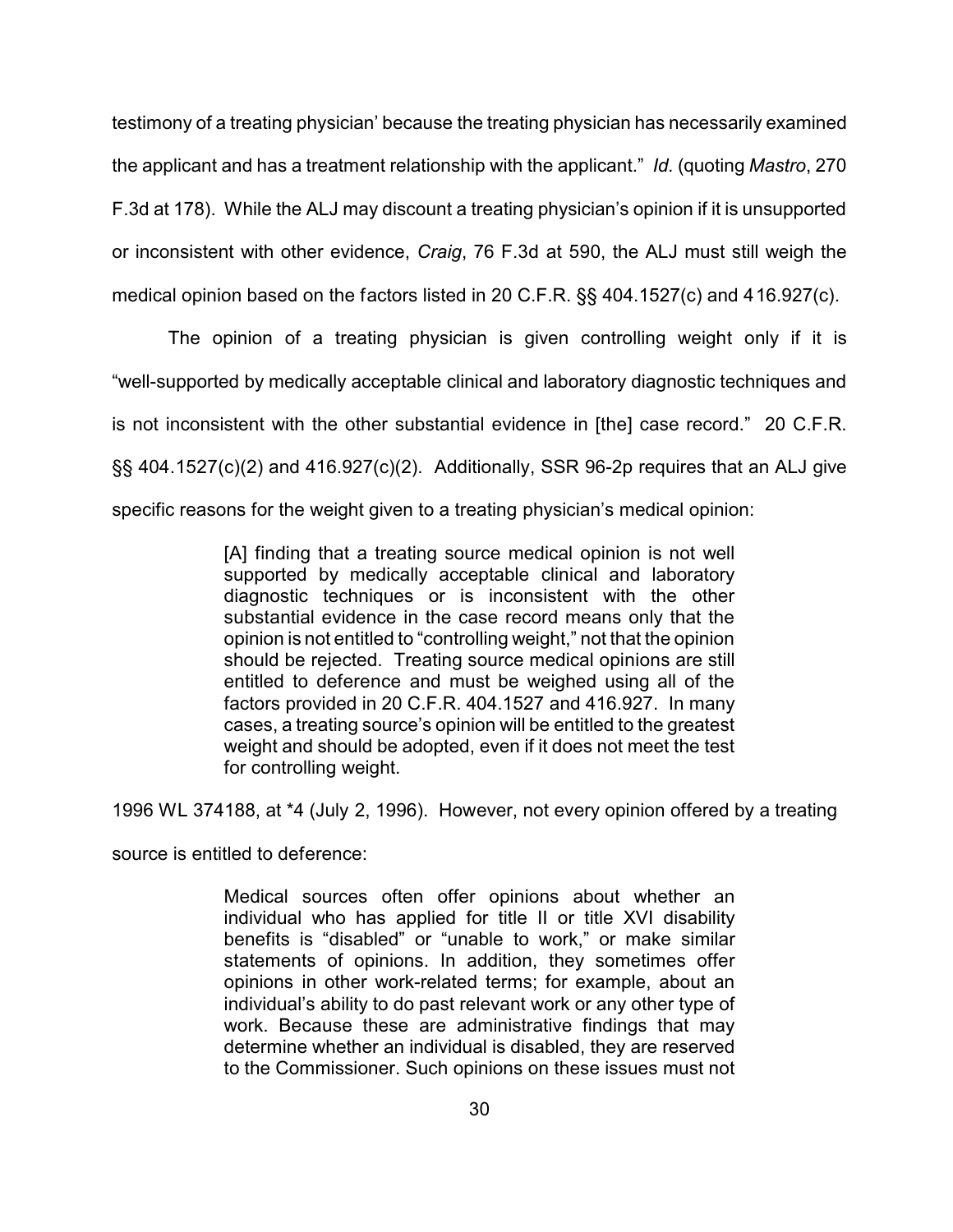be disregarded. However, even when offered by a treating source, they can never be entitled to controlling weight or given special significance.

SSR 96-5p, 1996 WL 374183, at \*5 (July 2, 1996); *see also* 20 C.F.R. §§ 404.1527(e), 416.927(e) (stating an ALJ does not have to "give any special significance to the source of an opinion on issues reserved to the Commissioner," such as an opinion that the claimant is disabled, the claimant's impairment or impairments meets or equals a listing, or the claimant has a certain residual functional capacity).

### *Dr. McGill's Opinion*

Dr. McGill was a consultative examiner who performed a vocational rehabilitation evaluation on Plaintiff in February 2009. Dr. McGill documented Plaintiff's recited medical and occupational history and noted that he had no evidence to review. [R. 350.] Plaintiff represented that her depression had improved, that she was able to help with some housework, and that she was able to handle self-care activities including driving. [*Id*.] On physical exam, Plaintiff showed intact motor strength in all muscle groups of the upper and lower extremities, sensation intact to light touch, pain with palpation to the knees and with reflex testing of the elbows and knees, balance intact static and dynamic, and normal gait. [R. 350–51.] Dr. McGill's impression, based on his evaluation, was that Plaintiff expressed complaints of chronic pain with multiple musculoskeletal symptoms and non-physiological pain patterns, without overt joint or neuromusculoskeletal abnormalities noted on exam such as swelling or atrophy or focal weakness or numbness. [R. 351.]

# *ALJ's Evaluation of Dr. McGill's Opinion*

The ALJ gave significant weight to Dr. McGill's assessment that Plaintiff's complaints of pain follow non-physiological pain pattens without overt joint or neuromusculoskeletal